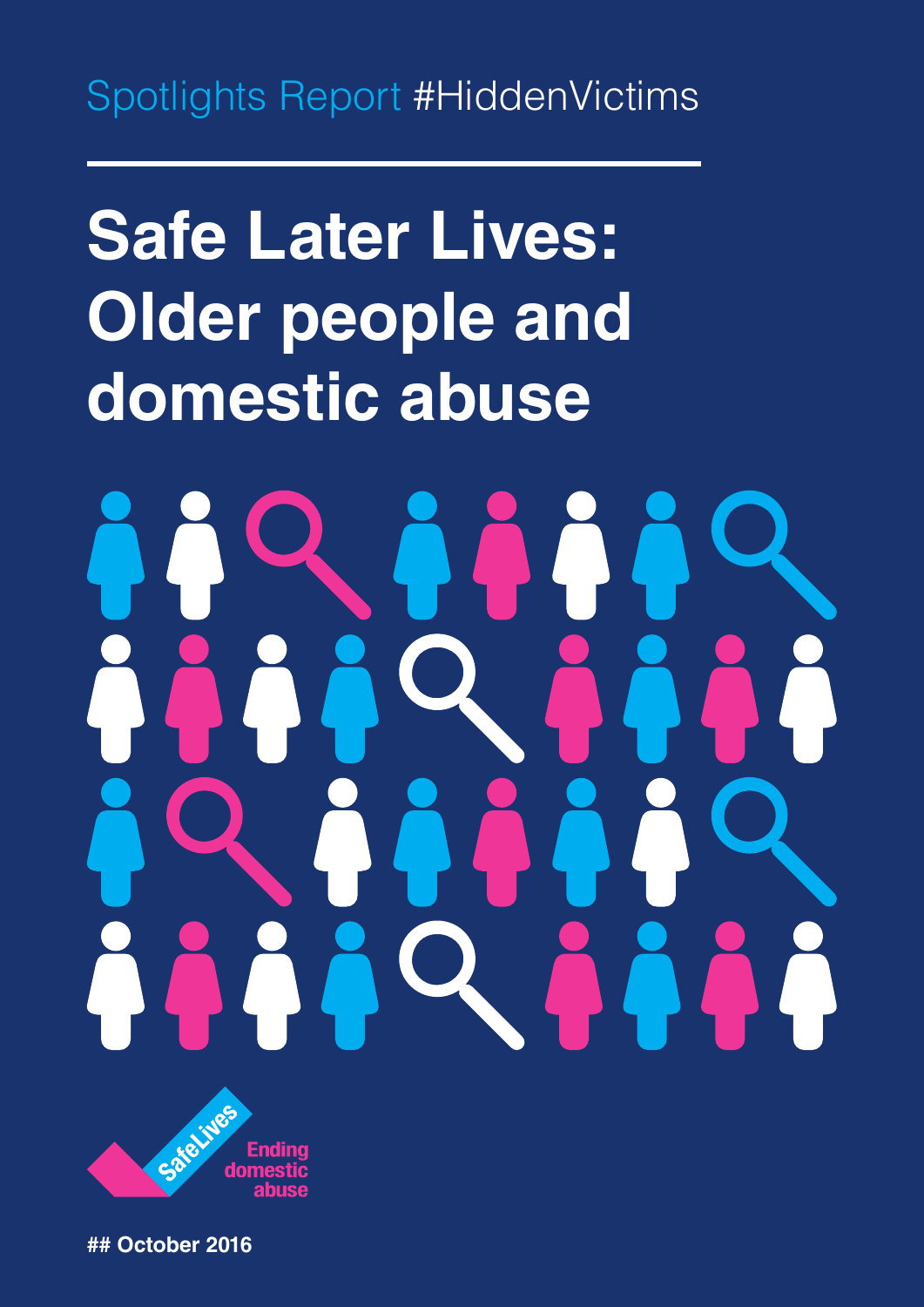### **Acknowledgements**

Thank you to Age UK for helping to shape this first Spotlights on older people and domestic abuse. Thanks are also due to all of the practitioners, victims and policy experts who contributed to this report. Finally, grateful thanks to Abigail Munroe for her work on drafting the final document.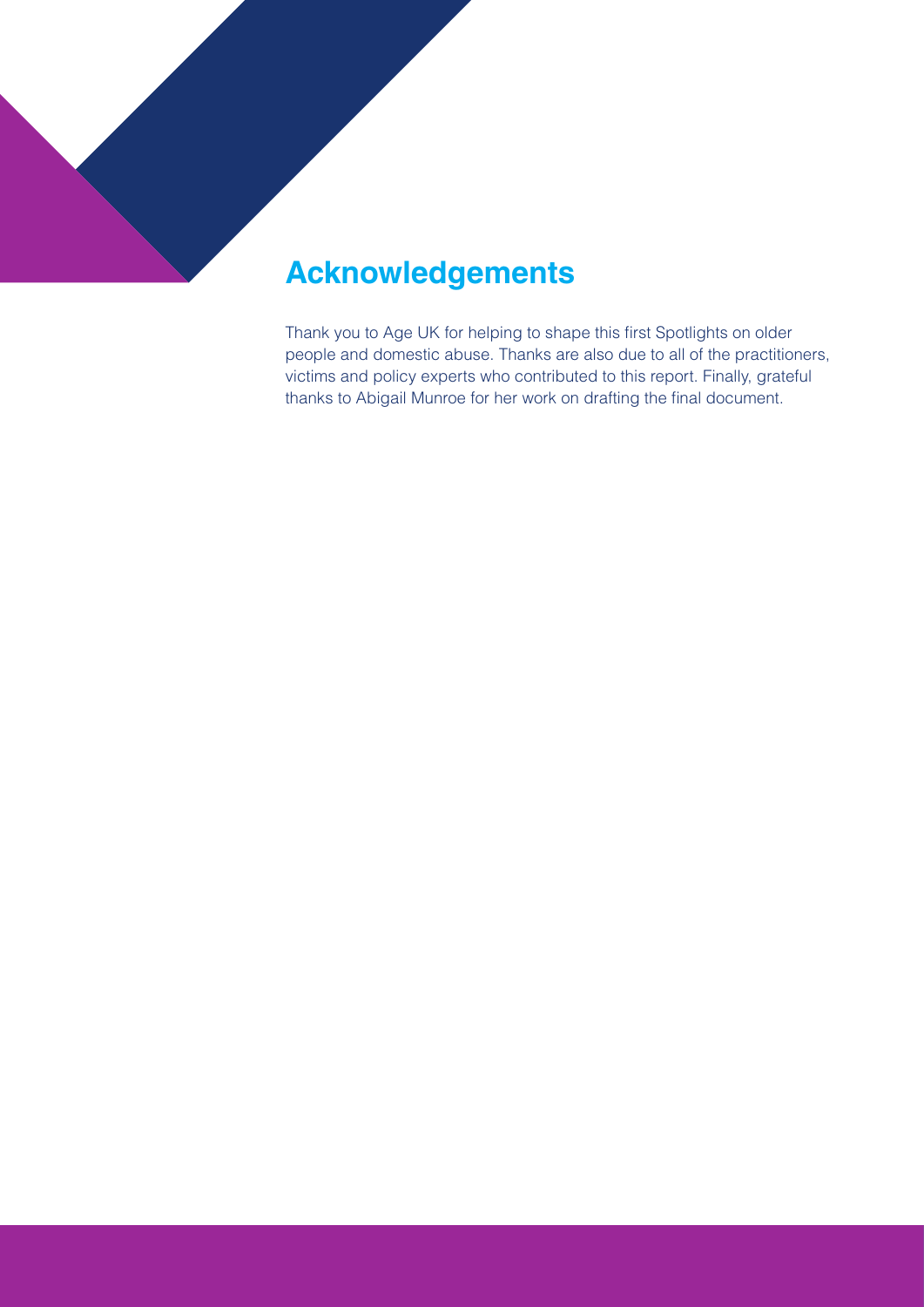# **Contents**

| <b>Background</b>                                                                                | 4  |
|--------------------------------------------------------------------------------------------------|----|
| The scale of the problem                                                                         | 5  |
| <b>Key Findings</b>                                                                              | 10 |
| 1. Systematic Invisibility                                                                       | 11 |
| 2. Long term abuse and dependency issues                                                         | 13 |
| 3. Generational attitudes about abuse may make<br>it hard to identify                            | 15 |
| 4. Increased risk of adult family abuse                                                          | 16 |
| 5. Services are not effectively targeted at older victims,<br>and do not always meet their needs | 17 |
| 6. Need for greater coordination between services                                                | 19 |
| <b>Policy and Practice Recommendations</b>                                                       | 22 |
| 1. Systematic Invisibility                                                                       | 22 |
| 2. Long term abuse and dependency issues                                                         | 22 |
| 3. Generational attitudes about abuse may make<br>it hard to identify                            | 23 |
| 4. Increased risk of adult family abuse                                                          | 23 |
| 5. Services are not effectively targeted at older victims,<br>and do not always meet their needs | 24 |
| 6. Need for greater coordination between services                                                | 25 |
| <b>Notes</b>                                                                                     | 26 |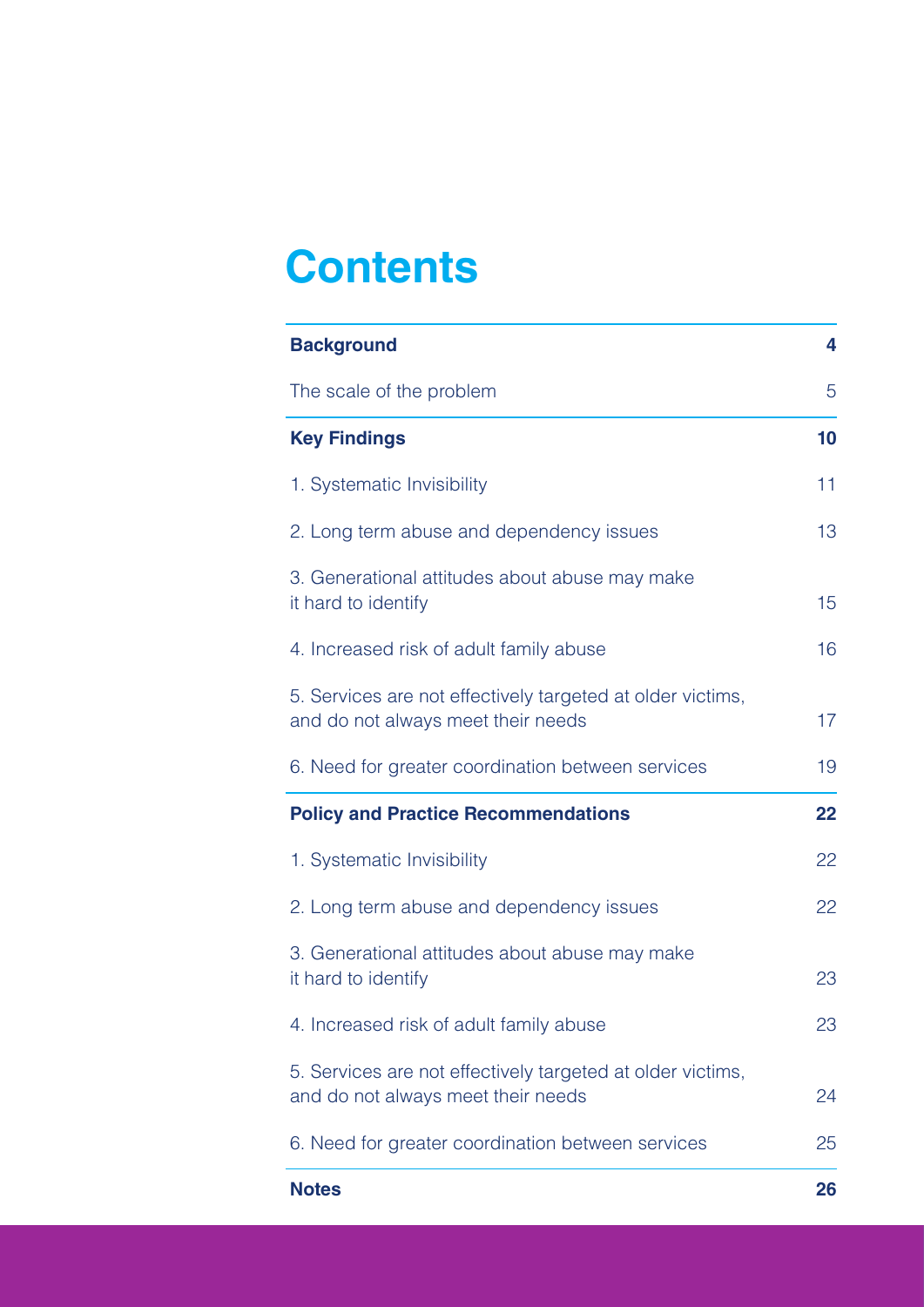# <span id="page-3-0"></span>**Background**

Domestic abuse is a complex, wide reaching and largely hidden phenomenon. Each year, around 2.1 million people suffer from domestic abuse in England and Wales – 1.4 million women (8.5% of the population) and 700,000 men (4.5% of the population).<sup>[1](#page-25-1)</sup> Crucially, 85% of victims made five attempts on average to get support from professionals in the year before they accessed effective help to stop the abuse.<sup>2</sup>

Whilst the impact of domestic abuse is grave on all victims, certain groups experience additional challenges and barriers. Many surveys and studies, such as the Crime Survey for England and Wales, have excluded consideration for victims aged 60 plus,<sup>3</sup> and awareness raising campaigns have consistently focused on younger victims and perpetrators[.4](#page-25-2) This serves to reinforce the false assumption that abuse ceases to exist beyond a certain age. The limited pool of research which does exist on domestic abuse and older people suggests that "older women's experiences of domestic abuse are markedly different from those in younger age groups and that these differences have not been adequately acknowledged or accounted for".5

This report provides a focus on this historically 'hidden' group, which is essential to tailoring appropriate and effective services for victims (and perpetrators). The report is part of the SafeLives 'Spotlights' series, which will focus on hidden groups of domestic abuse victims throughout 2016 and 2017 and propose recommendations for both practitioners and policymakers. The first Spotlights has focused on older victims of abuse and involved a survey with 27 professionals, feedback from survivors, frontline practitioners and policymakers, as well as webinars and a social media Q&A.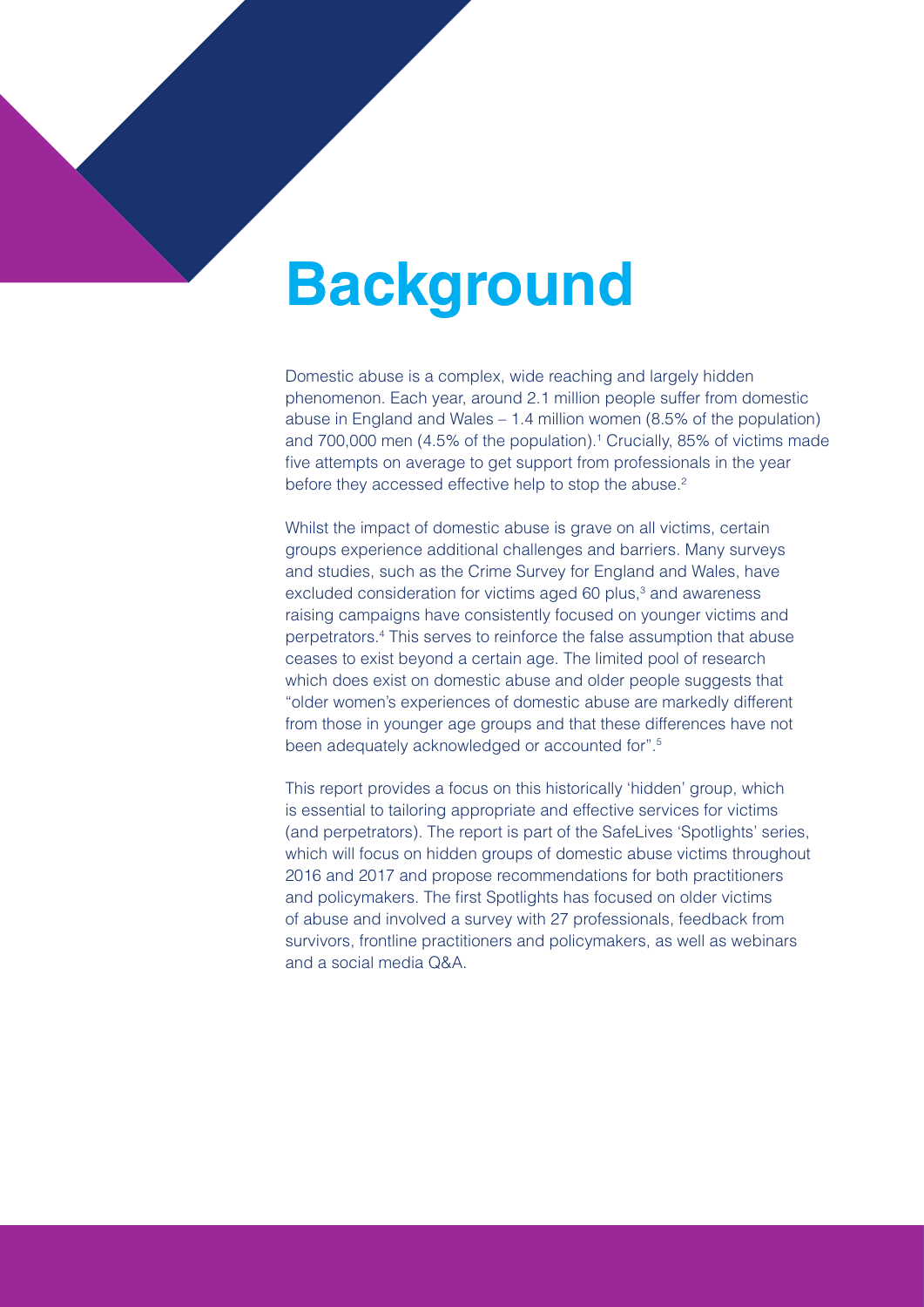### <span id="page-4-0"></span>**The scale of the problem**

#### **What do we know about older victims of domestic abuse?**

Although there is no widely accepted prevalence data for this age group, we estimate that in the last year approximately 120,000 individuals aged 65+ have experienced at least one form of abuse (psychological, physical, sexual or financial).<sup>6</sup> Although Marac (Multi-Agency Risk Assessment Conferences) data does not include this age bracket, figures show that only 3% of victims aged 60 or over are accessing **Idva** services supported by the Marac model.<sup>7</sup>

| <b>Profile of clients</b>                      | 60 and under | Over <sub>60</sub> |
|------------------------------------------------|--------------|--------------------|
| Perpetrator is current partner                 | 28%          | 40%                |
| Male clients                                   | 4%           | 21%                |
| Adult family member is the primary perpetrator | 6%           | 44%                |
| Multiple perpetrators                          | 9%           | 7%                 |
| Attempted to leave the perpetrator             | 68%          | 27%                |
| Average length of abuse                        | 4 years      | 6.5 years          |
| Physical health & mental health                | 6 & 7        | 6&6                |
| Physical abuse                                 | 69%          | 69%                |
| Sexual abuse                                   | 25%          | 10%                |
| Harassment and stalking                        | 73%          | 57%                |
| Jealous and controlling behaviours             | 83%          | 73%                |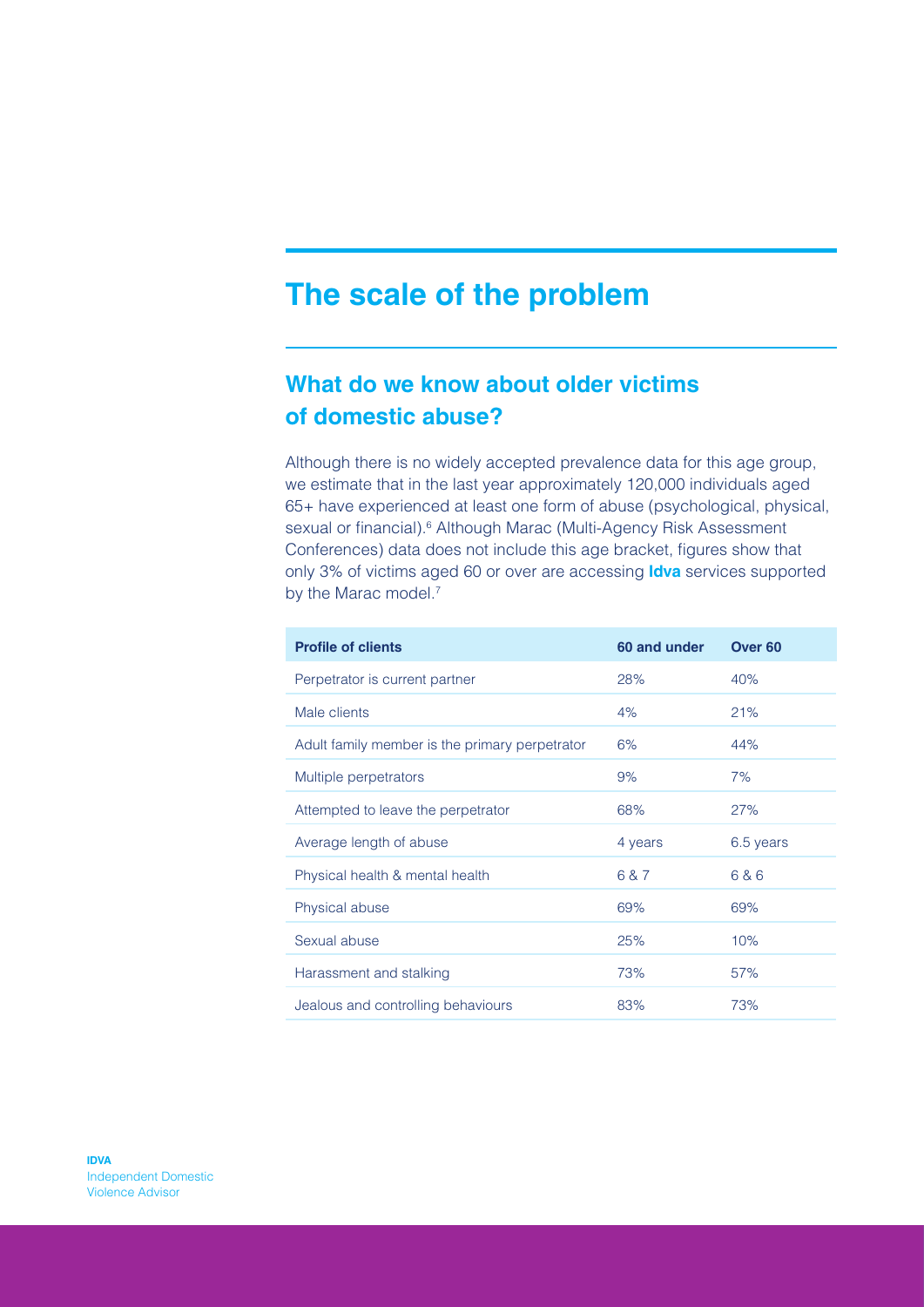#### **Spotlights: Older victims of domestic abuse**



#### **Policy and legislative context**

To varying extents, domestic abuse has been included in policy since the mid-1970s. Due to its multi-faceted nature, public policy responses to domestic abuse feature within a number of areas. Provisions can be seen across housing, health, education, security and social services, as well as civil and criminal law. Consistently, older women do not benefit from generic policy provision, as they require more tailored responses to fit their needs and experiences. As is stated by the Government's 'Ending Violence Against Women and Girls' strategy (2016–2020) "there is no generic approach to providing services to victims of violence and abuse. Needs may be complex and may include, for example, housing provision,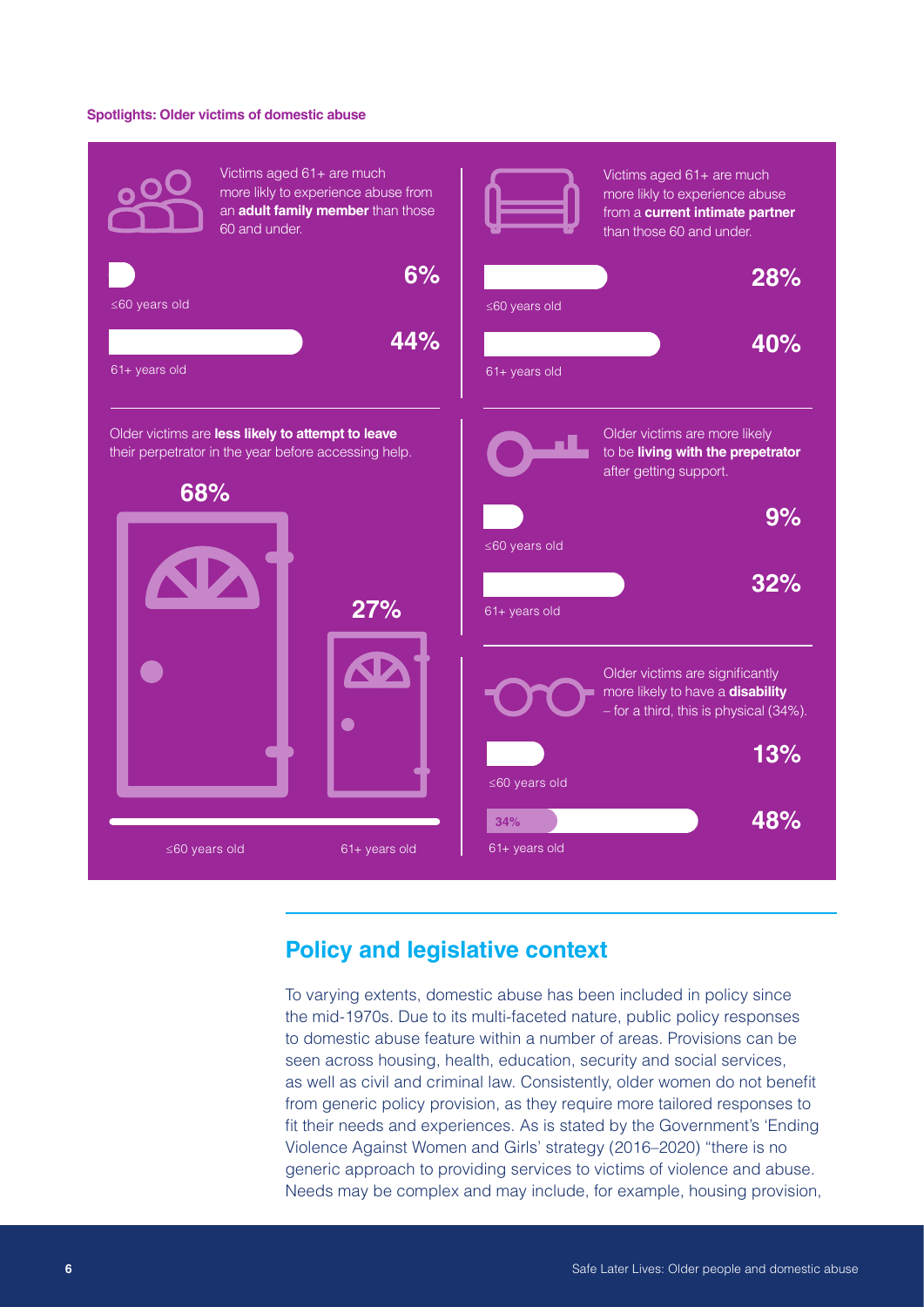assistance with debt or support for mental health problems. Provision should meet the needs of the diverse range of victims whether long term residents of that locality or victims who have moved in more recently".8 In this strategy, older women are highlighted as a specific group whose needs must be assessed by the Transformation Fund after its launch in April 2017. They are described as forming a group that "experience multiple disadvantage".<sup>9</sup>

Guidance issued by the Local Government Association (LGA) and association of directors of adult social services (Adass)<sup>10</sup> sets out key UK legislation which provides the basis for safeguarding older people experiencing domestic abuse.

The Statutory Guidance issued under the Care Act, published in October 2014, states that adult safeguarding 'means protecting an adult's right to live in safety, free from abuse and neglect' (Section 14.7). Safeguarding duties apply to an adult who:

- **•** 'has needs for care and support (whether or the not the authority is meeting any of those needs)
- **•** is experiencing, or is at risk of, abuse or neglect
- **•** as a result of those care and support needs is unable to protect themselves from either the risk of, or the experience of abuse or neglect'. (Section 14.2)

The Care Act specifies that freedom from abuse and neglect is a key aspect of a person's wellbeing. The guidance outlines that abuse takes many forms, and local authorities should not be constrained in their view of what constitutes abuse or neglect. It describes the following types of abuse, which include exploitation as a common theme:

- **•** Physical abuse
- **•** Domestic violence
- **•** Sexual abuse
- **•** Psychological abuse
- **•** Financial or material abuse
- **•** Modern slavery
- **•** Discriminatory abuse
- **•** Organisational abuse
- **•** Neglect and acts of omission
- **•** Self-neglect

It also states that abuse and neglect can be caused deliberately or unintentionally. Domestic violence is a category of abuse which was added to the existing list of categories following consultation on the draft Care Act guidance.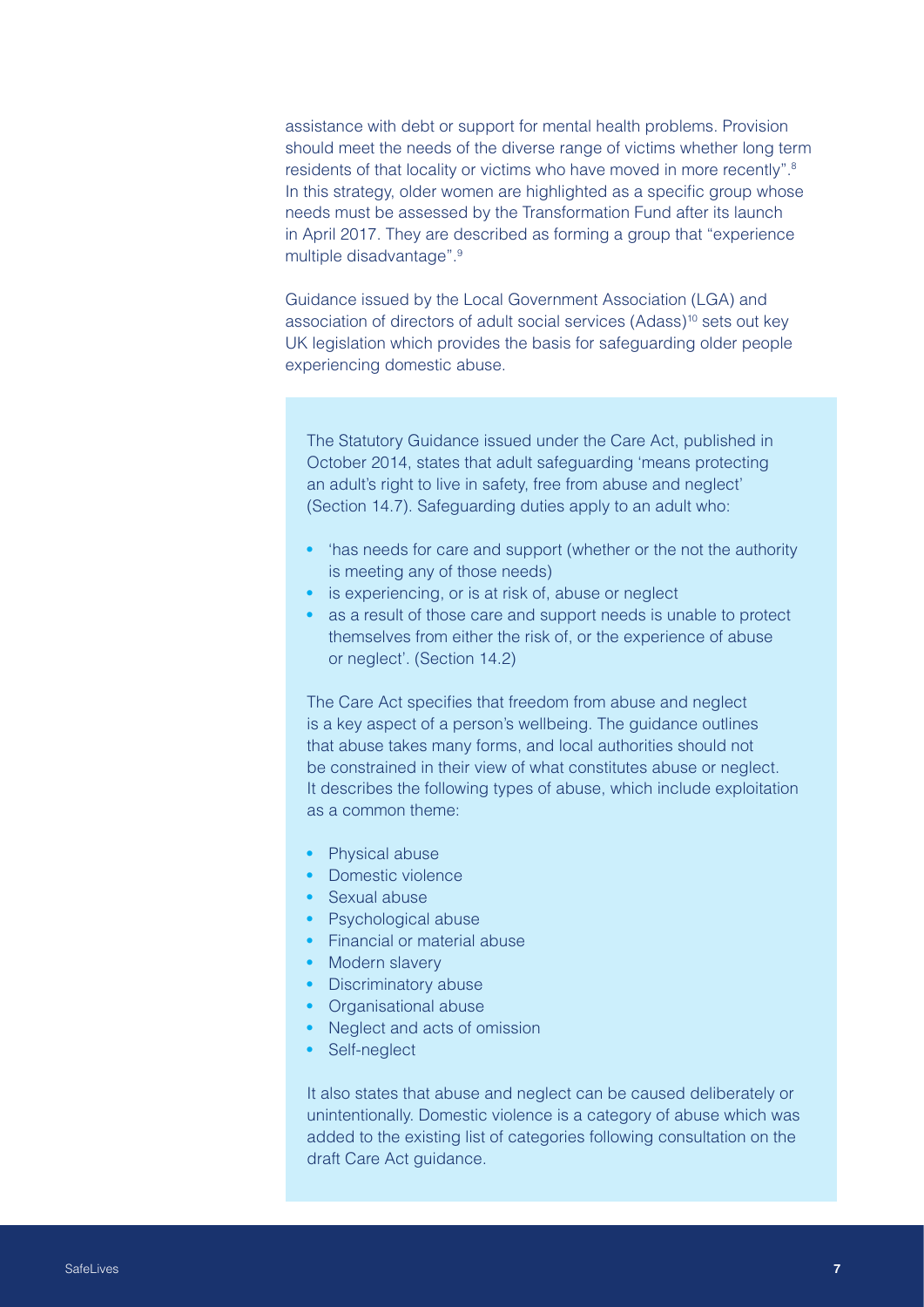Financial abuse has also been highlighted further in the Care Act guidance following consultation as the signs can present differently from other more physical signs of abuse. This needs to be considered in the context of domestic abuse within this guide. The guidance outlines that the aims of adult safeguarding are to:

- **•** 'Stop abuse or neglect wherever possible
- Prevent harm and reduce the risk of abuse or neglect to adults with care and support needs
- **•** Safeguard adults in a way that supports them in making choices and having control about how they want to live
- **•** Promote an approach that concentrates on improving life for the adults concerned
- **•** Raise public awareness so that communities as a whole, alongside professionals, play their part in preventing, identifying and responding to abuse and neglect
- Provide information and support in accessible ways to help people understand the different types of abuse, how to stay safe and what to do to raise a concern about the safety or well-being of an adult
- **•** Address what has caused the abuse or neglect.' (Section 14.11)

There are no separate policy statements from national Government on the issue of older people and domestic abuse, though the Violence Against Women and Girls strategy (2016–2020) includes older people within the groups of victims who the Government will support through improved commissioning:

*"We recognise that some sectors of society can experience multiple forms of discrimination and disadvantage or additional barriers to accessing support. These include women and girls from Black and Minority Ethnic (BME) communities, lesbian, gay, bisexual and transgender (LGB&T) women, older women and disabled women, adults who seek help for childhood sexual abuse, and the needs of female offenders who have also been victims of violence and abuse. Our support to promote effective local commissioning will focus on ensuring the needs of all victims are met."* <sup>11</sup>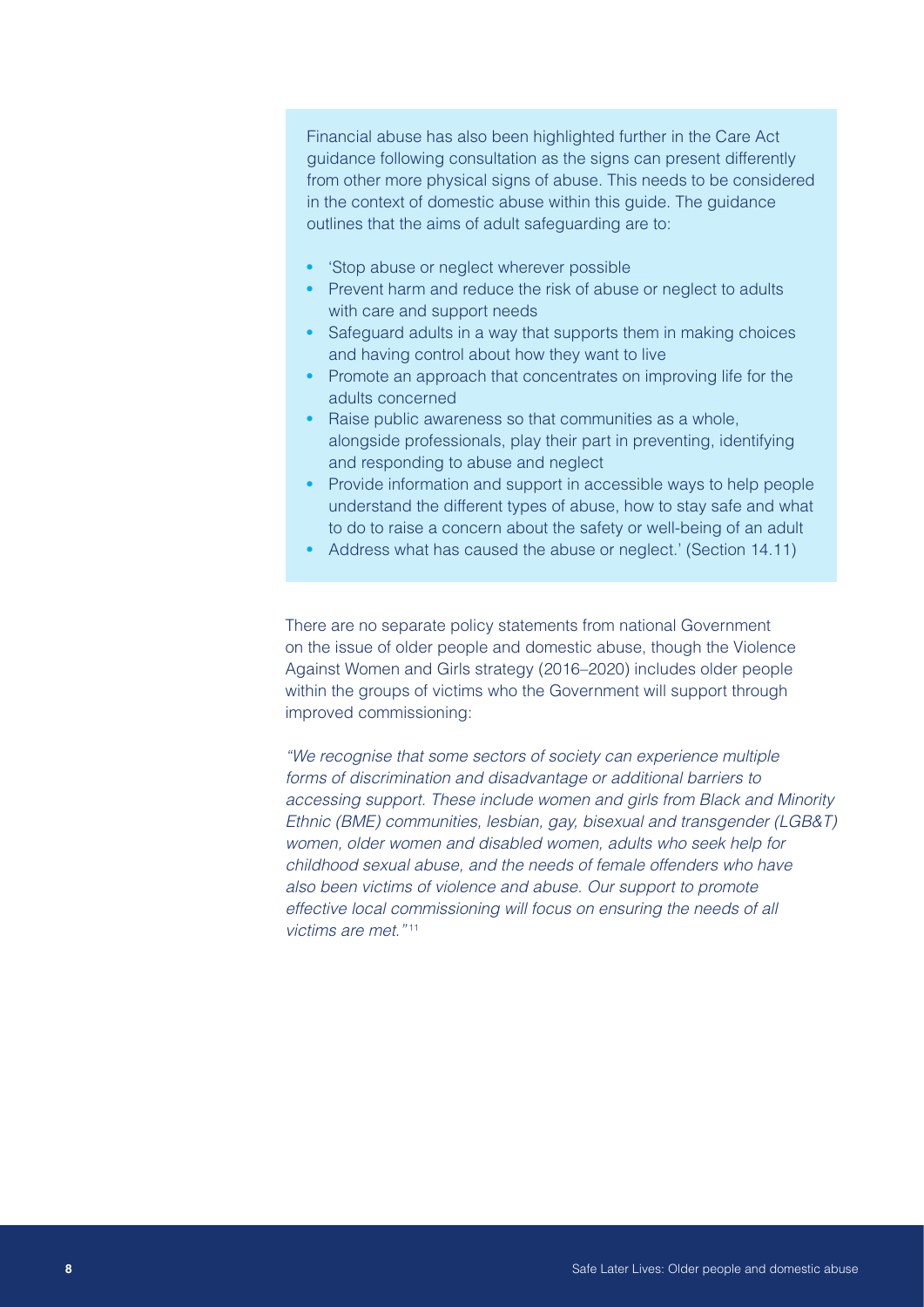#### **Wales**

In Wales, the Government has launched a consultation on guidance for older people and domestic abuse.<sup>12</sup> The Welsh Government's National Adviser for Violence Against Women recently published an Annual Plan which recognised the need for greater understanding of the needs and the evidence base for interventions and models of support for older people.

#### **Scotland**

The Scottish Government has recently passed the Abusive Behaviour and Sexual Harm Bill.<sup>[1](#page-26-1)3</sup> Among other measures, the Bill provides a new specific domestic abuse aggravator that identifies an aggravated offence if the crime involves abuse of the offender's partner or ex-partner. This followed the publication of the Government's Strategy for Preventing and Eradicating Violence Against Women and Girls in 2014.[1](#page-26-2)4 The strategy did not mention older victims specifically, but did cite figures which suggested younger adults were more likely to have experienced abuse by a partner in the last 12 months from the Scottish Crime and Justice Survey.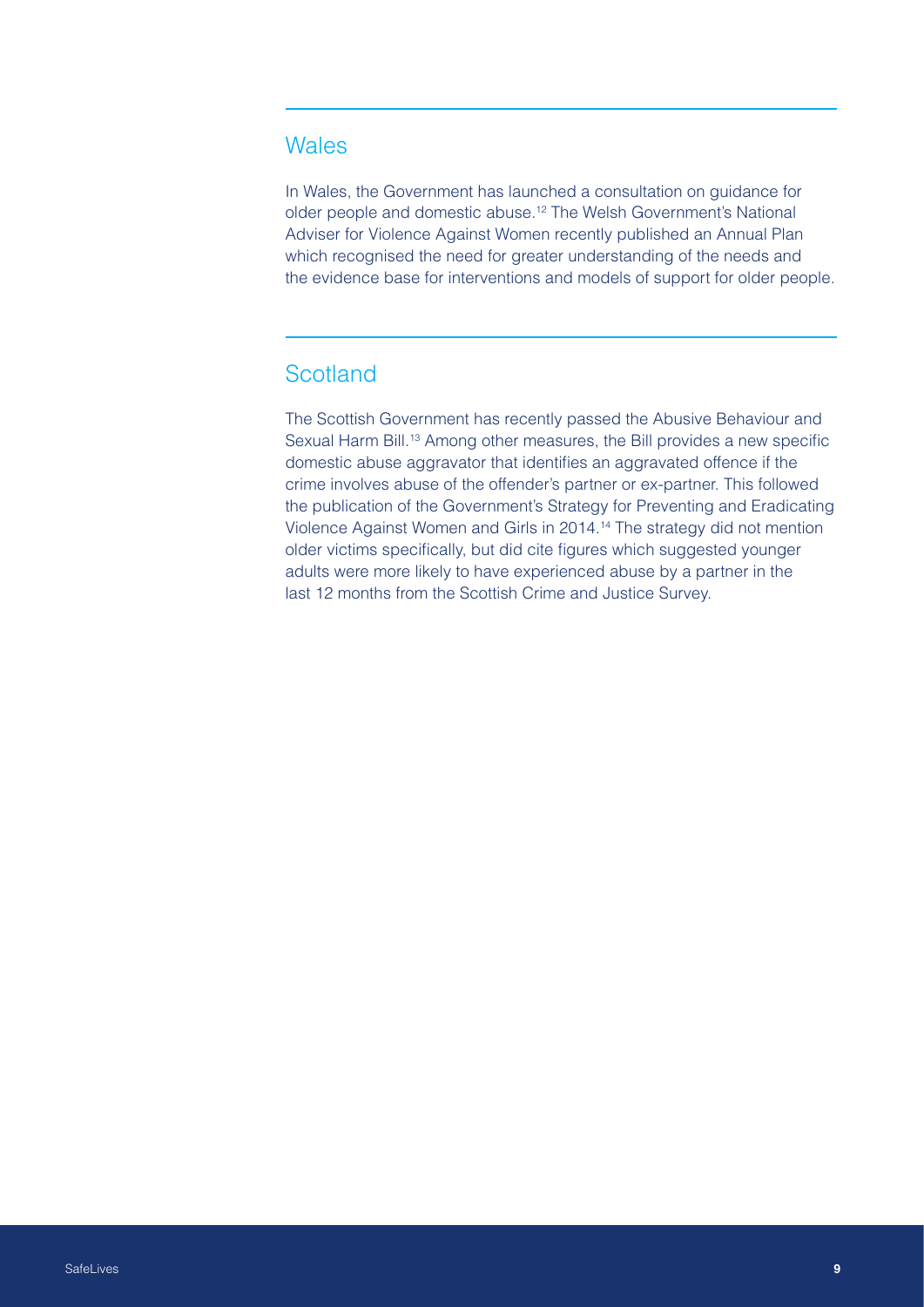# <span id="page-9-0"></span>**Key Findings**

Many of the problems facing older victims are common to all of those experiencing domestic abuse. However, older victims' experiences are often exacerbated by social, cultural and physical factors that require a tailored response. Our Insights dataset shows that clients over 60 are less likely to have attempted to leave than those under (17% vs 29%). This report has identified the following six key findings from the Spotlights investigation (July and August 2016).

## Finding 1 **Systematic invisibility** Finding 2 **Long term abuse and dependency issues** Finding 3

**Generational attitudes about abuse may make it hard to identify**

#### Finding 4

**Increased risk of adult family abuse**

#### Finding 5

**Services are not effectively targeted at older victims, and do not always meet their needs** 

#### Finding 6

**Need for more coordination between services**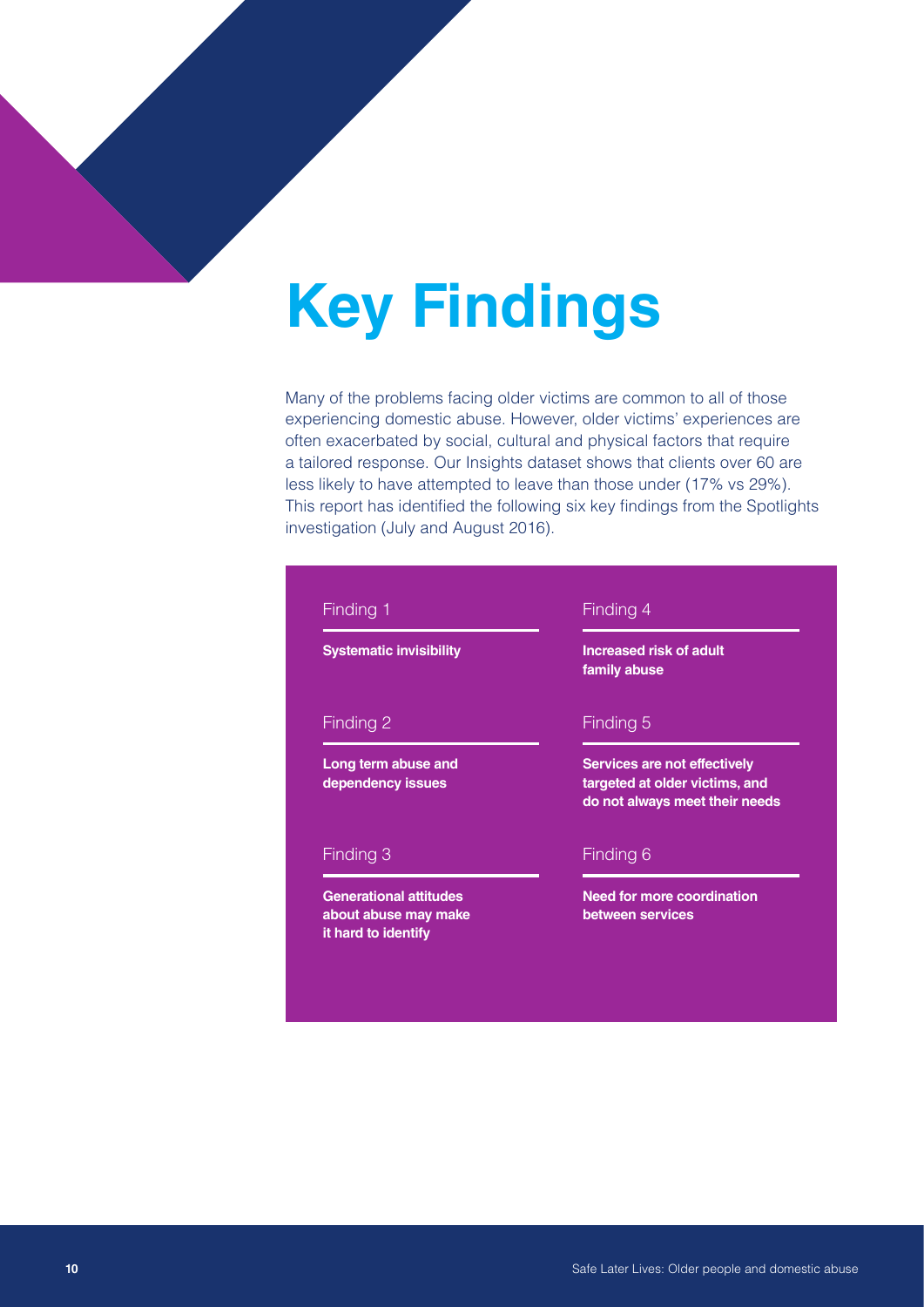#### <span id="page-10-0"></span>**1. Systematic Invisibility**

- **•** Evidence gathered throughout the Spotlights consistently shows that older people are not being represented in domestic abuse services. Practitioners speaking to our researchers commented on the lack of older peoples' cases coming through to Maracs. One Idva stated, "when we look back over our records, we could see that once people hit fifty or sixty, there are hardly any Marac referrals".<sup>15</sup> Similarly, an adult social care representative estimated that "ninety percent of Marac cases are younger women and women with child protection issues, we have very few cases presented at Marac where they are older people.16
- **•** Our research suggests that as a consequence of so few older victims accessing domestic abuse services, professionals tend to believe that domestic abuse does not occur amongst older people. During our engagement with frontline practitioners, one adult social care representative stated: "people have the idea that domestic abuse affects younger women or women with young children, and that it doesn't really affect people over 65".17 These assumptions may encourage health professionals to link injuries, confusion or depression to age related concerns rather than domestic abuse. An Idva with specialist experience in working with older victims emphasised that "sometimes professionals [social workers and doctors] only see medical conditions with older people and they're [...] not trained to see domestic abuse".<sup>18</sup> Margaret had worked with older women suffering from a range of medical issues that were directly linked to the physical and traumatic effects of domestic abuse – such as arthritis, diabetes, hearing loss and mental health concerns – but the link remained undetected by medical staff.19 This is reflected in our Insights data, where only 9% of older domestic abuse clients are referred through health routes, which is surprising when those aged 61+ are statistically more likely than younger victims to report poor physical health (11% compared with 3% of those under 61) and to have visited their GP in the past 12 months (53% compared to 46% of those under 61).
- **•** This lack of recognition amongst some professionals is crucial given disclosure of abuse is more likely if victims are offered repeated opportunities to do so. This is particularly the case for older people who are less likely to access services through self-referral.<sup>20</sup> During our research, a hospital-based Idva explained that as a frontline practitioner, "you're often sowing the seeds and it's the next time or the next time after that [that the victim will disclose abuse and ask for help] // it's about people knowing that there is support out there, perhaps the next time that they come into hospital they will want to do something about it, or perhaps the next time the district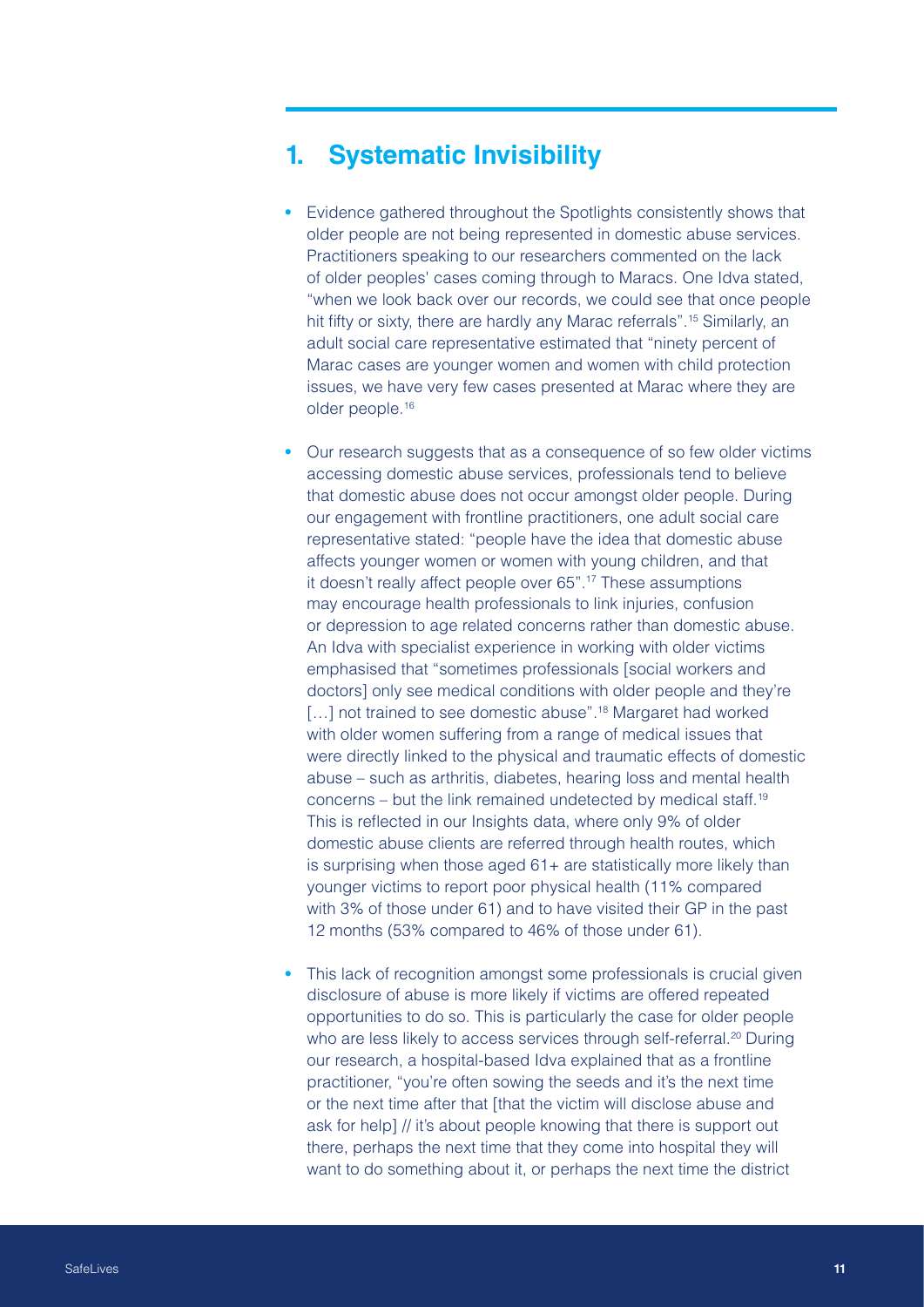nurse sees something or tries to speak to them about it they will want to do something".<sup>[2](#page-26-5)1</sup> The same practitioner stated that she worked with an older woman who advised her to "keep on ringing me and eventually the time will come [where she will inform the police of the abuse and accept further support], but I'm not there yet"[.2](#page-26-6)2 Thus, the need for consistent dialogue with older people about their experiences and encouragement to accept help is highly necessary, but this cannot be done without increasing the recognition of older victims of abuse among professionals.

- **•** Illustrating the devastating effects that lack of recognition has on older people, a Domestic Homicide Review for Mrs Y, a 79-year-old victim killed by her husband, found that professionals in a range of capacities did not consider her to be at risk of domestic abuse due in part to her age. As Age UK's Head of Safeguarding wrote in an article on improving support for older victims, "had the potential signs of domestic abuse been recognised and explored, then it may have been prevented".<sup>[2](#page-26-7)3</sup> Practitioners we surveyed for this Spotlights echoed the need to take steps to prevent services missing older people. For example, respondents suggested that services must ensure that their professionals has "an understanding that the dynamics of domestic abuse of older people is different" and knows "how to speak to people who are confused but still have capacity"[.24](#page-26-8)
- **•** The current lack of training on the specific issues faced by older victims of domestic abuse may mean that practitioners lack the skills and knowledge to respond to it confidently. Our survey revealed a range of confidence levels among domestic abuse practitioners when responding to older victims. Out of those practitioners that said they work regularly with older clients, a small majority of 53% (8) said they felt very confident supporting them, with 40% (6) reporting average confidence and 7% (1) with low confidence. It has been suggested in a previous study that it would be appropriate and progressive to embed domestic abuse education regarding older women within general domestic abuse training for a range of professionals, in order to increase confident responses, recognition and suitable action.[2](#page-26-9)5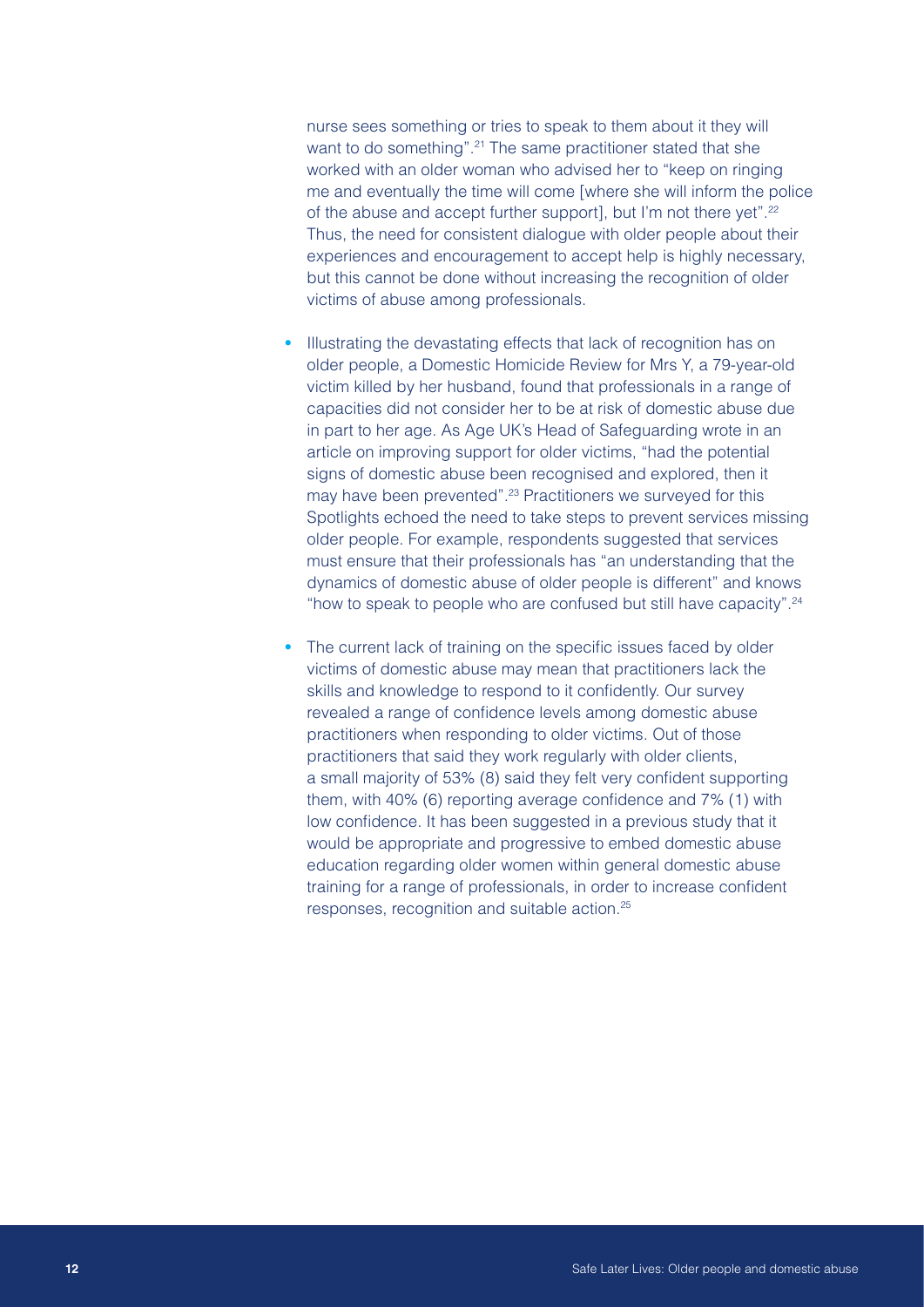### <span id="page-12-0"></span>**2. Long term abuse and dependency issues**

- **•** Research shows that older victims of domestic abuse are likely to have lived with the abuse for prolonged periods before getting help.<sup>[2](#page-26-10)6</sup> For example, of the older adults that are visible to services, a quarter have lived with abuse for more than [2](#page-26-11)0 years.<sup>27</sup> This can present issues in service uptake for this client group, who may feel additional pressures to stay with an abusive partner related to the length of time they have experienced the abuse. For example, they may feel increased anxiety about leaving behind a "lifetime of contributions to the family business, homes, and other assets"<sup>28</sup> such as pets or treasured possessions. This point was reflected in our service user interview, where it was said that with older victims of abuse, "there is more emotion involved as you are established and have a long history. There is just so much at stake".<sup>29</sup> In addition, older victims may have increased fear over the change in long-term family dynamics that could occur<sup>30</sup> as a result of disclosure, and as one practitioner explains, adult children may put pressures on their parent to stay: "why are you doing this? You've been with Dad for X amount of years, why are you doing this all of a sudden? Poor Dad".<sup>31</sup> These issues may explain why older people are statistically less likely to self-refer (6% self-referrals aged 61+ compared with 14% for those under 61).<sup>32</sup> This internalisation of abuse is likely to contribute to older people's invisibility to services.
- **•** An additional key barrier that can arise in this client group is the issue of dependency. Older people are statistically more likely to suffer from health problems, reduced mobility or other disabilities, which can exacerbate their vulnerability to harm.<sup>[33](#page-27-3)</sup> Our Insights dataset showed that when asked to rate their physical health on a scale of 1 to 10 (1 being 'very poor' and 10 being 'excellent'), 11% of victims aged 61+ reported a number between 1 and 3, compared with 3% of victims who were 60 and under.<sup>[34](#page-27-4)</sup> When we spoke to older victims, they also reflected this theme. One person explained, "I became more physically dependent on my husband as my health deteriorated... I also become quite isolated".<sup>35</sup> Problems with physical health and subsequent isolation can present barriers to victims being able to access community services, as they may be unable to easily leave their home.<sup>[3](#page-27-6)6</sup> During our research, an Idva emphasised that home visits are necessary for older clients.<sup>37</sup> However, this presents its own problems, as statistically, older clients are twice as likely to be living with the perpetrator of their abuse.<sup>38</sup> meaning the opportunity for services to speak to victims alone is significantly reduced. Hospital Idva Jane and adult social care representative Mel both discussed the issue of contact with older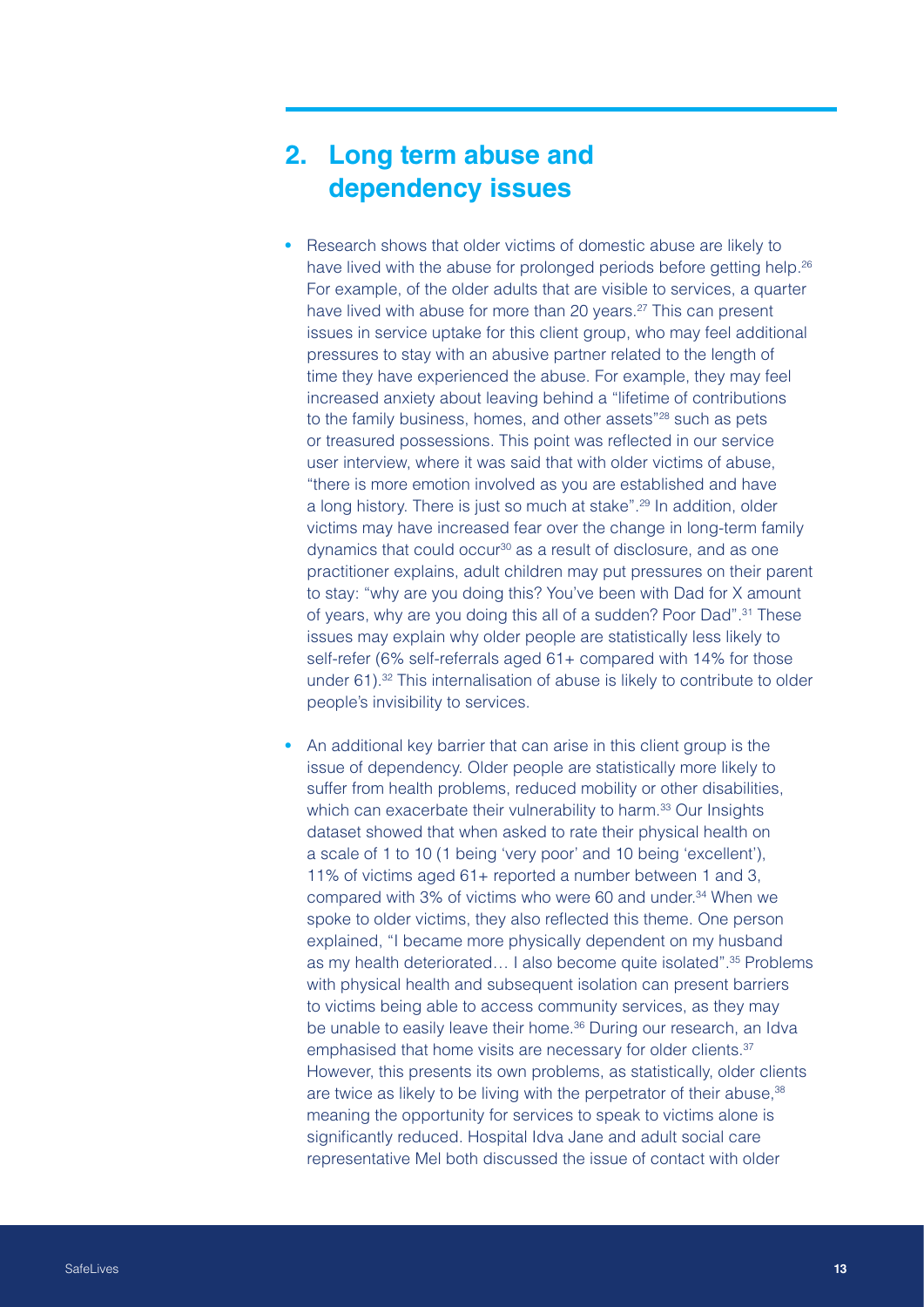clients in a podcast for this series. Mel spoke of it being "very difficult to even make a telephone call to somebody who is in that relationship because, more often than not, the perpetrator is there all the time"[.3](#page-27-9)9 Jane reports that "it is impossible [to contact older victims] once they have gone home",<sup>40</sup> and speaks of cases where perpetrators have disconnected landlines and removed mobile phones from victims.41 This creates a huge barrier to follow up work with older victims, even once domestic abuse is identified, and contributes to their continued isolation, preventing them from getting the help and support that they need.

- **•** Another common barrier for older people with health and mobility issues is instances where the perpetrator of the abuse is also the carer. The Care Act (2014) defines a carer as someone who 'provides or intends to provide care for another adult'[.42](#page-27-10) Research suggests that the potential for violence within a carer's relationship increases when the carer is an intimate partner or close relative.<sup>43</sup> Similarly, another study revealed that one third of 220 family carer participants disclosed significant levels of abuse, and half reported some abusive behaviour.<sup>[4](#page-27-12)4</sup> Being cared for by an abuser raises a wealth of additional challenges and forms of abuse. For example, one of the practitioners speaking in our podcast series explained that there are "situations where perpetrators have withheld fluids because that means that [the victim] is going to the toilet less so it's less mess, or where they have held medication back because medication affects the individual"[.45](#page-27-13) Another practitioner in our series also described a case where food was withheld by the perpetrator who cared for the victim, to keep her weak. These less visible forms of abuse may be harder to detect by professionals, particularly as they can present under the guise of additional medical conditions as opposed to abuse, and suspicions from health staff may only arise when repeat incidences occur. For example, a hospital Idva described how they were only able to recognise an abusive caring relationship in one case when the victim "kept coming into hospital with urinary tract infections because she was so dehydrated".<sup>[4](#page-27-14)6</sup> By this point, the abuse may have been sustained over a long period of time. This type of caring dynamic presents specific challenges to services,who have to tailor responses to fit this particular presentation of abuse, which, as one of the Idvas described, "is not as simple as the normal victim / perpetrator relationship because some of the work is about supporting the perpetrator to take some of the weight off them because they can become quite bitter about what has happened to their lives".[47](#page-27-15)
- **•** The caring dynamic can also present difficulties when the individual being cared for becomes the perpetrator, perhaps due to medical issues that can exacerbate aggression such as dementia. In these situations, the victim may feel a lot of guilt connected to any disclosure of the abuse, for example in one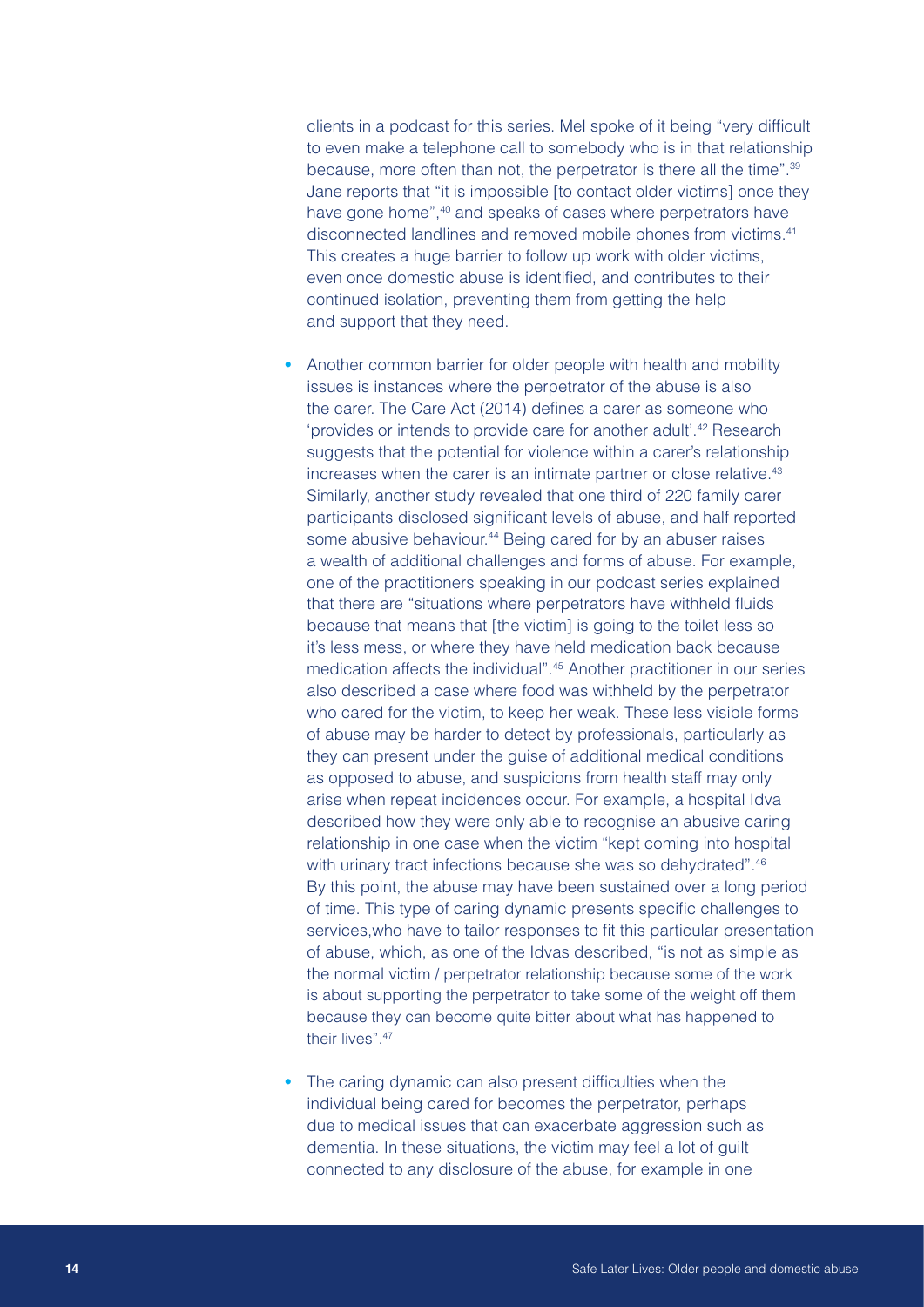<span id="page-14-0"></span>study, an older woman stated: "and I still kept thinking, this man is ill and I can't leave him".<sup>[48](#page-28-0)</sup> Similarly, when there are additional health issues present within an abusive relationship, it may lead to professionals not suspecting domestic abuse due to the perceived vulnerability of the perpetrator. An adult social care representative explained that this is particularly problematic for police "because they have to look at whether it's in the public interest to remove people from houses or relationships where they have a diagnosis of dementia or Alzheimer's, even though that perpetrator may have always been abusive.["49](#page-28-1)

### **3. Generational attitudes about abuse may make it hard to identify**

- **•** It has been noted that "older women are far less likely to identify their situation as abuse",50 which acts as a barrier to the uptake of services and presents a challenge to outreach workers. Older victims are likely to have grown up in a time where the home was a private domain, and it would not have been deemed socially acceptable to discuss matters that occurred behind closed doors.<sup>51</sup> This was reflected in our interview with an older victim of domestic abuse, where she revealed that she had experienced abuse for over 40 years, and felt as if she could not talk about it due to feelings of embarrassment.<sup>52</sup> The internalisation of such experiences can lead to a 'that's just the way it's always been' attitude amongst the older generation. This is reflected in our Insights dataset which shows that 25% of older victims have lived with the abuse for  $20+$  years.<sup>[53](#page-28-4)</sup> In another interview, a practitioner spoke of this generational attitude, stating that for many older women, "it was very much marriage for life until death do us part". This is representative of the generational silence surrounding domestic abuse. This attitude is described as being exacerbated for older BAME women, particularly those from a religious background who may face additional personal and familial pressures to stay with an abusive partner. Practitioner Margaret Smith describes this as the 'double struggle'.54
- **•** Evidence from the available literature and our Spotlights interviews shows that for older women there has been a lack of formal and informal networks of support, which leads to the perception that there is nothing they can do to better their situation, and thus they remain under the radar of services. For hospital based Idvas, this can be the biggest barrier.<sup>[55](#page-28-5)</sup> Older victims are shown to be less aware of the existence of formal support services, due to the fact that far fewer domestic abuse services existed when they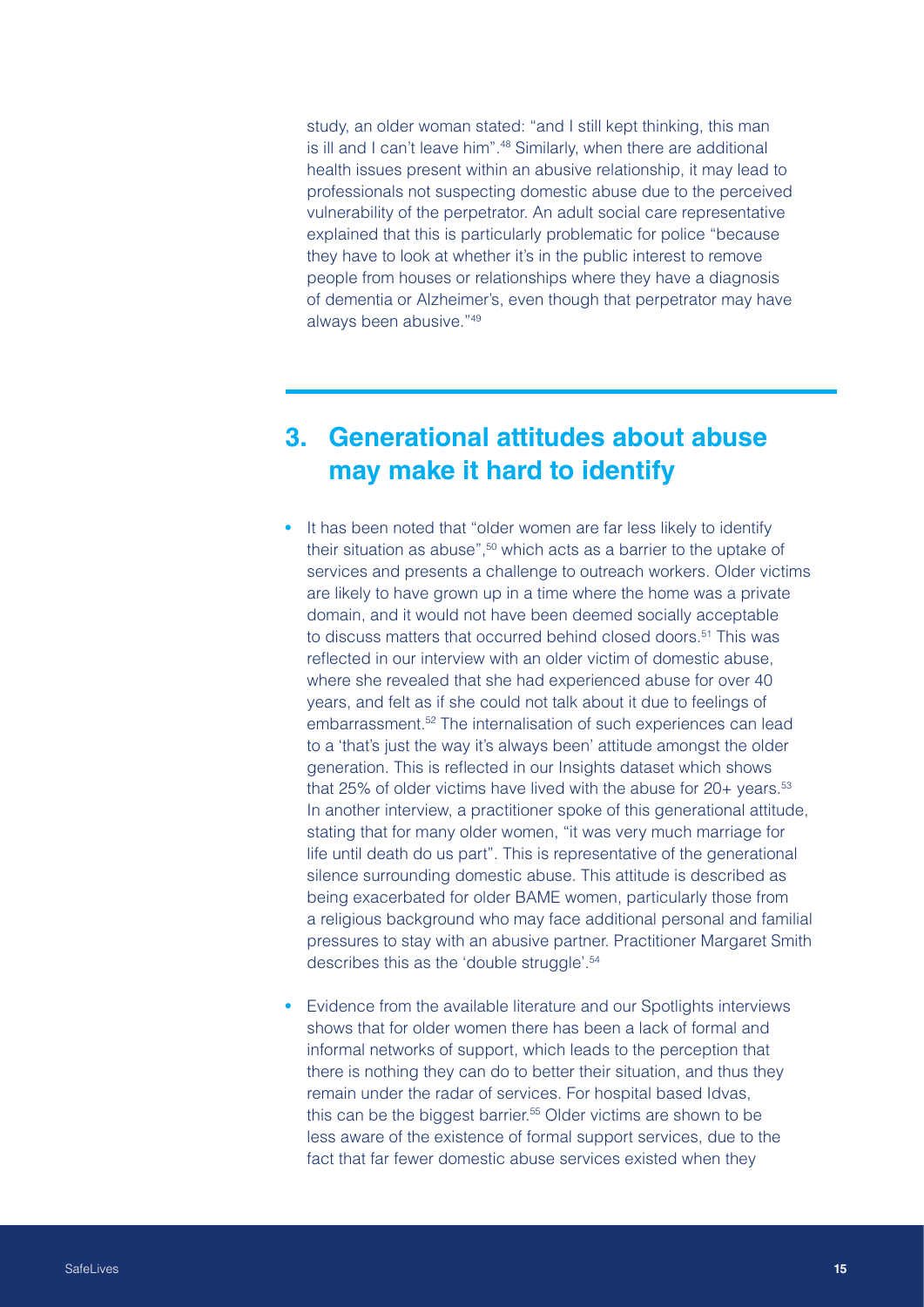<span id="page-15-0"></span>were younger. Speaking in an interview for this Spotlights, an older survivor of domestic abuse revealed: "I was not aware I could get any help"[.5](#page-28-6)6 Similarly, a number of survivors in a previous study spoke of a historical lack of domestic abuse services, for example one stating that, *"*It was behind doors a lot, you know what I mean, like mine was, and in them days, years ago, there was nothing at all for us to turn to, you know."<sup>57</sup> In terms of informal networks of support, one practitioner in our podcast series spoke of her repeated work with older victims who had revealed abuse to friends or family many years ago,<sup>58</sup> only to be encouraged to remain silent. These networks often shared the same generational attitudes that many older women have internalised. It has also been found that where older women are aware of current services available, they feel that such services do not cater for older people, perhaps due to the fact that the majority of domestic abuse campaigns focus upon younger women with children (until recently). One very experienced Idva mentioned that many of the older women feel undeserving of such services and often state "I'm not sure if I should be here really. Maybe you'd be better off seeing the younger ladies with the kids".<sup>[5](#page-28-9)9</sup> Similarly, in a webinar for this series, SafeLives Director of Practice, Jo Silver, shared a quote from an Idva who saw older victims feeling anxious about "wasting our time".<sup>60</sup> This goes some way to explaining the lower selfreferral rates to domestic abuse services amongst older women.<sup>61</sup>

#### **4. Increased risk of adult family abuse**

- **•** According to our Insights dataset, 44% of respondents who were 60+ were experiencing abuse from an adult family member, compared to 6% of younger victims. This presents some challenges to service providers who may not be used to recognising or responding to this form of abuse.
- **•** One of the practitioners in our podcast series explained that distinct issues can arise related to adult family abuse, for example, the adult child may be neglectful of their parent's care needs in order to avoid costly care options that impact upon their inheritance. She explained that "care packages will be set up and then they'll go home and the adult child will phone up the next week cancelling the care and stopping all those people from coming in, possibly saying the victim doesn't want that care to happen, and the whole thing will stop just so that the money isn't going out".<sup>[6](#page-28-11)2</sup> This process was described by the practitioner as a "constant battle".<sup>[6](#page-28-12)3</sup> Equally, an older victim may fear disclosure to authorities of this type of abuse. They may want to maintain their relationship and avoid additional costs related to removing themselves from their adult child who may provide much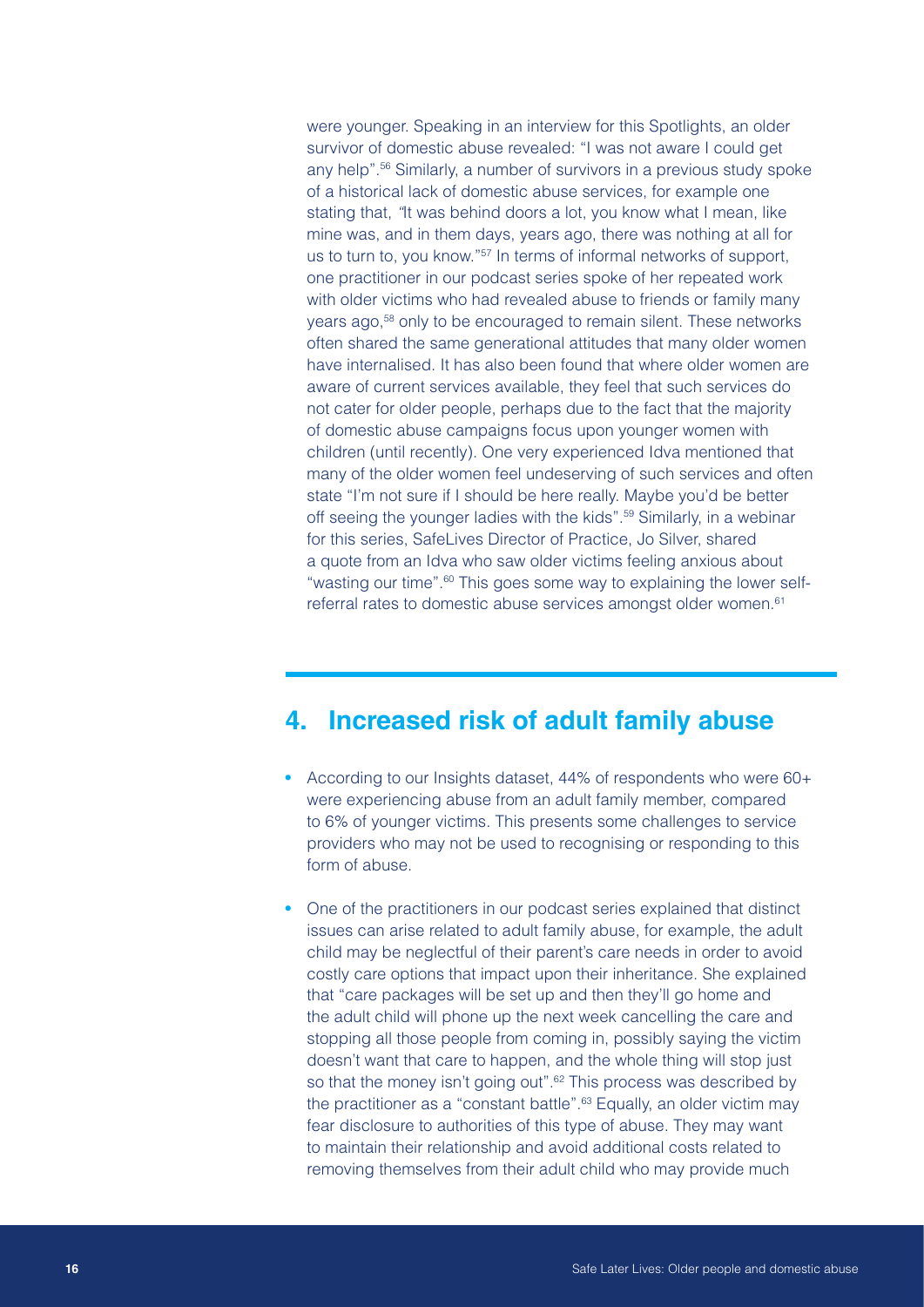<span id="page-16-0"></span>of their care needs.<sup>[6](#page-29-0)4</sup> In a webinar for this series, our Director of Practice, Jo Silver shared quotes from an health-based Idva: "We've had quite a few referrals made to us by nurses, but find these clients don't often continue their engagement. Possibly because of the consequences of sharing information if they or others are thought to be at risk. The recent reasons have been that the perpetrator is often a relative, most commonly an adult child who is caring for them"[.65](#page-29-1)

**•** Adult familial abuse also presents challenges as "there seems to be a number of adult children who are experiencing some type of mental health issue including problematic alcohol and/or substance use, however, unless they are a risk to the community, services are not likely to intervene".<sup>66</sup> This was the case for one of the older victim Domestic Homicide Reviews discussed in Episode 1 of our Spotlights podcast series. On the day leading up to the murder in 2014, both mother (victim) and son (perpetrator who suffered from significant mental health issues) were asking for [the adult son] to go into care and that wasn't forthcoming. The urgency of that need was not recognised at the time. It was put down to their "volatile relationship", so domestic abuse hadn't been looked at in that context.<sup>[6](#page-29-3)7</sup> This suggests that services need to have more awareness of domestic abuse in relation to the adult child and parent dynamic, as older people are experiencing further invisibility within this form of abuse.

### **5. Services are not effectively targeted at older victims, and do not always meet their needs**

- **•** It is important that services respond to older victims in an appropriate and targeted way, however, this is shown to not consistently be the case.
- **•** It is important that advertising campaigns are focused on older victims. A Safety Interventions Manager spoke of the impact that domestic abuse campaigns have on service uptake when referring to Camden Council's 'Know This Isn't Love' campaign which was aimed at young people through the production of short features for social media and cinemas. The campaign raised domestic abuse service referrals by 44% for people in the area aged 16–25[.68](#page-29-4) However, the same outlets would not be appropriate in targeting older victims, who are less likely to regularly be accessing these spaces, and thus services must alter their methods for this client group. After speaking to older victims about access to campaigns, the same practitioner reported that they "were very keen on seeing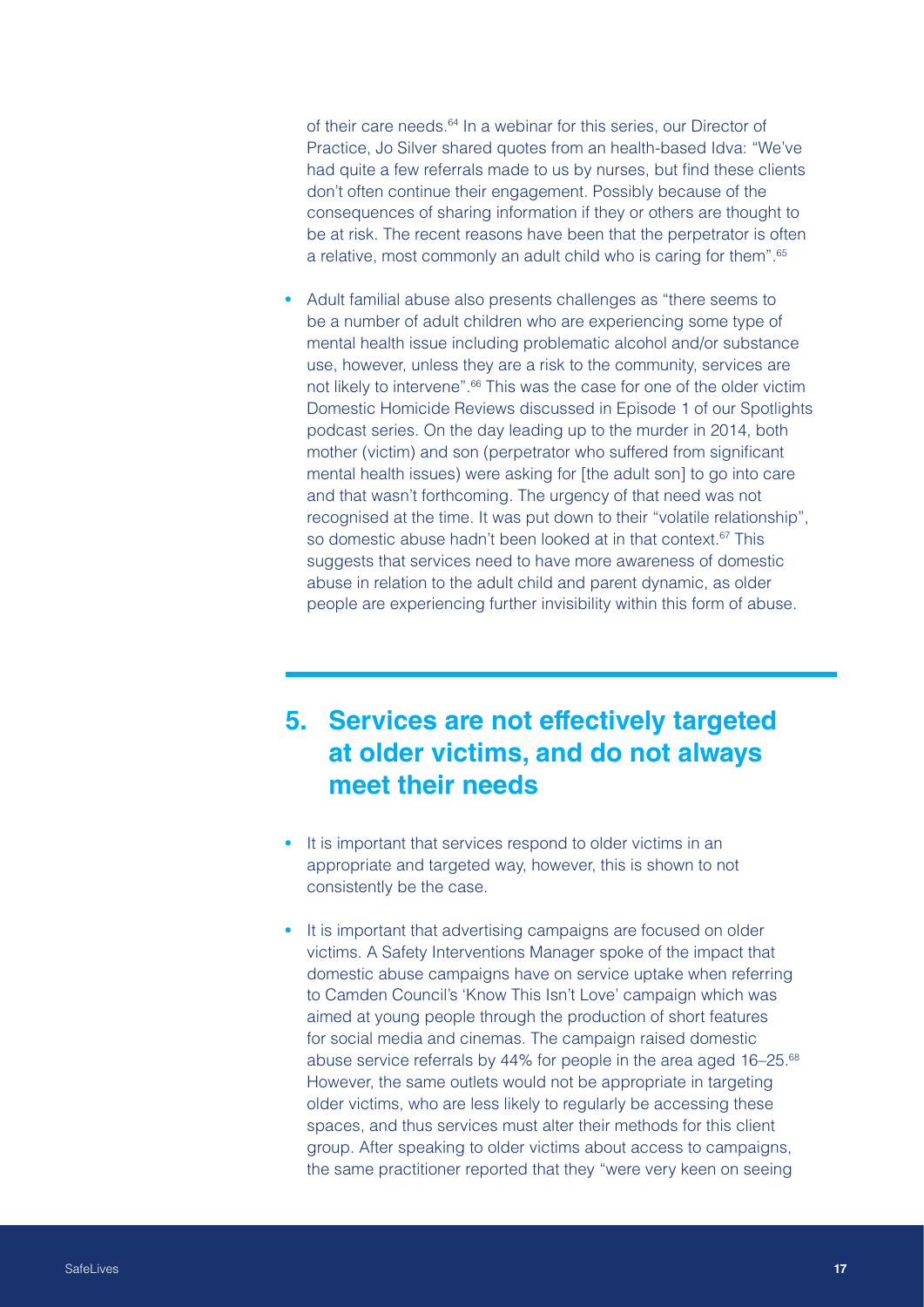that information on our bus stops. They said that's something that speaks to them. And also in their local shopping areas, but the transport links were a really big point for them".<sup>[6](#page-29-5)9</sup> This finding is echoed by research conducted with older victims, which concluded that "there is a real need for information and resources to be targeted to areas where they are visible to older victims, for example GP surgeries or other public areas".<sup>70</sup>

- **•** Pressuring older women to leave their relationship when statistics show that they are less likely to do so than younger women, can lead to a sense that victims are not being listened to. Data also shows that older victims are more likely to still be living with the perpetrator of their abuse following support and intervention.<sup>[7](#page-29-6)1</sup> Older victims of abuse spoke of the pressures that they have been exposed to by services that focus heavily on a victim leaving an abusive relationship. In an interview for this series, an older victim of domestic abuse revealed: "I felt pressured to leave my husband. I told them that this was my house and that I did not want to go into a council flat on the ground floor where I would not feel safe. I told them of my other physical issues but I did not feel listened to. They just wanted me to leave"[.72](#page-29-7) The 2014 Care Act should improve practitioners' capacity to make adult safeguarding more personalised. Speaking of this development, one of the practitioners explained in a podcast that victims who "have the capacity to make decisions, even if it be unwise ones, have the support of us helping to make them as safe as they want to be, not necessarily rescuing them or removing them from situations but absolutely supporting them in the decision making process and supporting them to continue, even in a relationship that on the surface doesn't look very good for them"[.73](#page-29-8) Reflecting on the importance of this, an older victim in our study concluded: "listen, don't put pressure on us and let us make our own decisions"[.74](#page-29-9)
- **•** It has been noted that services are not always able to respond specifically to the needs of older victims due to shortages in appropriate referrals. For example, a 2007 Women's Aid report stated that, "from a care provision perspective, women's refuges and other domestic abuse services may not be appropriate for older women for a number of reasons such as lack of facilities for those with disability and mobility issues, and an absence of the specialised support that older women may need"[.75](#page-29-10) This was also reflected by a practitioner in one of the Spotlights podcasts, who spoke of her negative experiences when referring older women to refuges that "do not generally have the support available to cope with the kind of care needs that these victims tend to have. Or the social needs, because refuges generally have younger people".<sup>76</sup> Furthermore, when care needs or disability is involved, the barriers in providing safe and appropriate services are exacerbated. This is of particular relevance to older victims of abuse, as our Insights dataset shows that 48% of people over 60 in the survey reported some form of disability,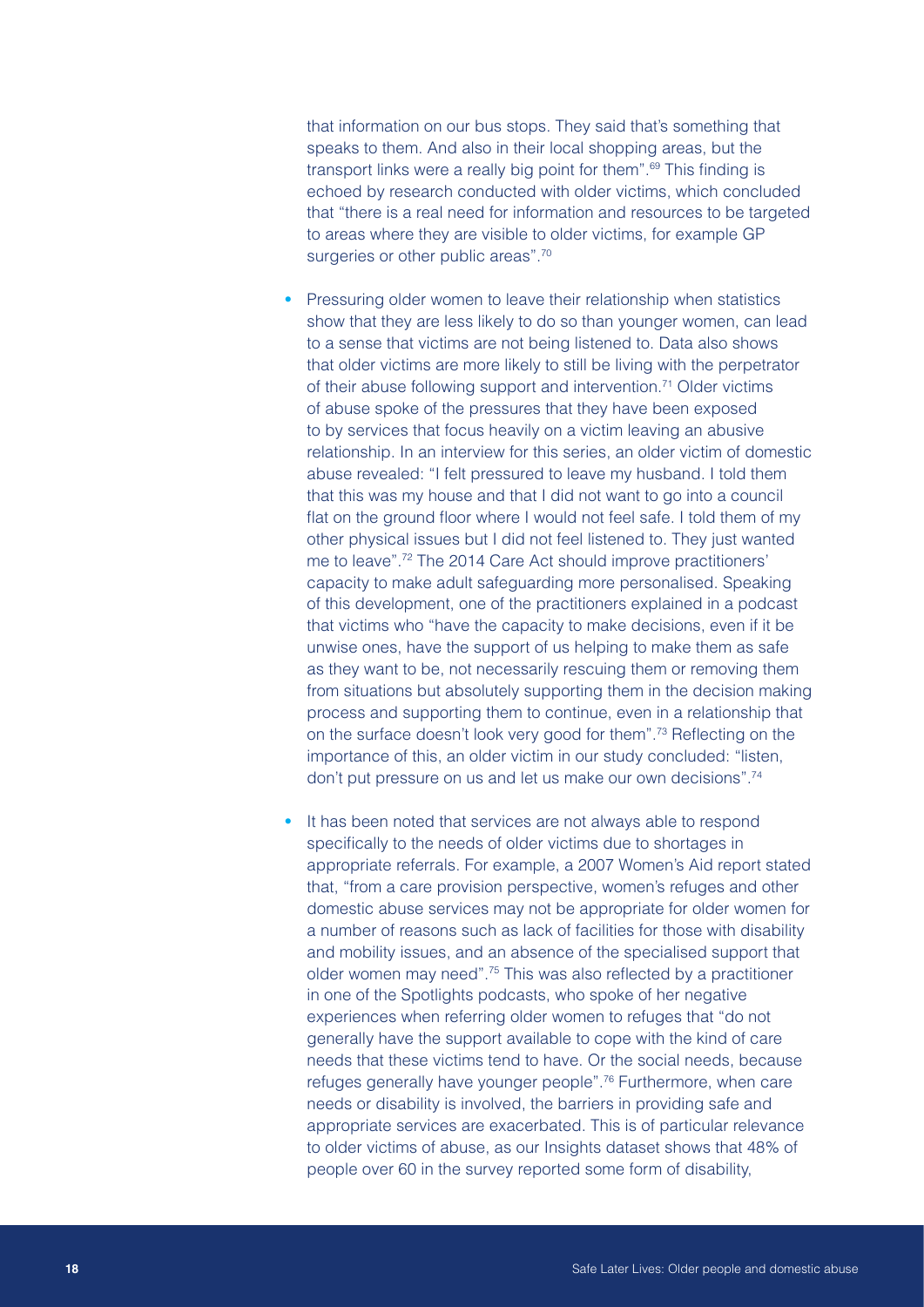<span id="page-18-0"></span>compared to 13% of younger victims[.77](#page-29-12) A social care representative spoke of the realities of the lack of specialised services for victims with disability which forces them to stay in abusive relationships, with the only alternative option to specially adapted housing being residential care.[7](#page-29-13)8

There is evidence to suggest that services that are specifically targeted to the client group are successful. In an interview with an older victim that had accessed the Silver Project, a service run for older victims by Solace Women's Aid, the service user offered a wholly positive appraisal of her experience in accessing this targeted support: "their navigation steered me in the right direction legally, professionally and emotionally. They were listeners, they were helpful, they were available and most of all made you feel welcomed and very understood".[79](#page-29-14) The service user also commented on the significance that one-to-one counselling sessions had in facilitating her emotional recovery from the years of abuse, and the essential nature of having one point of contact to build a rapport with, so that "you don't have to keep repeating the same story again".<sup>80</sup>

#### **6. Need for greater coordination between services**

**•** One study describes the "ideological gulf" that exists between individuals providing domestic abuse services and those in older people's services.<sup>81</sup> This is a theme that is often repeated, with domestic abuse practitioners recurrently speaking of the challenges faced when attempting to work with local agencies, particularly a lack of coordination between domestic abuse services and adult safeguarding services. For example, an adult social care representative we spoke to said: "people still aren't identifying that there are domestic abuse issues for older people, they are treating them rather as safeguarding".<sup>82</sup> This was again stressed in a later comment that "we are very good as professionals at looking at safeguarding but not specifically at identifying the support that domestic abuse services can provide specifically".<sup>83</sup> This suggests that older victims of domestic abuse tend to get caught up under a wide remit, which will impact on the provision of specific and tailored responses. Crucially, in their DHR Case Analysis, Standing Together finds that "a significant proportion of adults who need safeguarding support do so because they will also be experiencing domestic violence. Yet despite the overlap, the two have developed as separate fields".<sup>84</sup> More positively, in speaking about the 'Know It's Not Too Late' campaign run by Camden Council to target older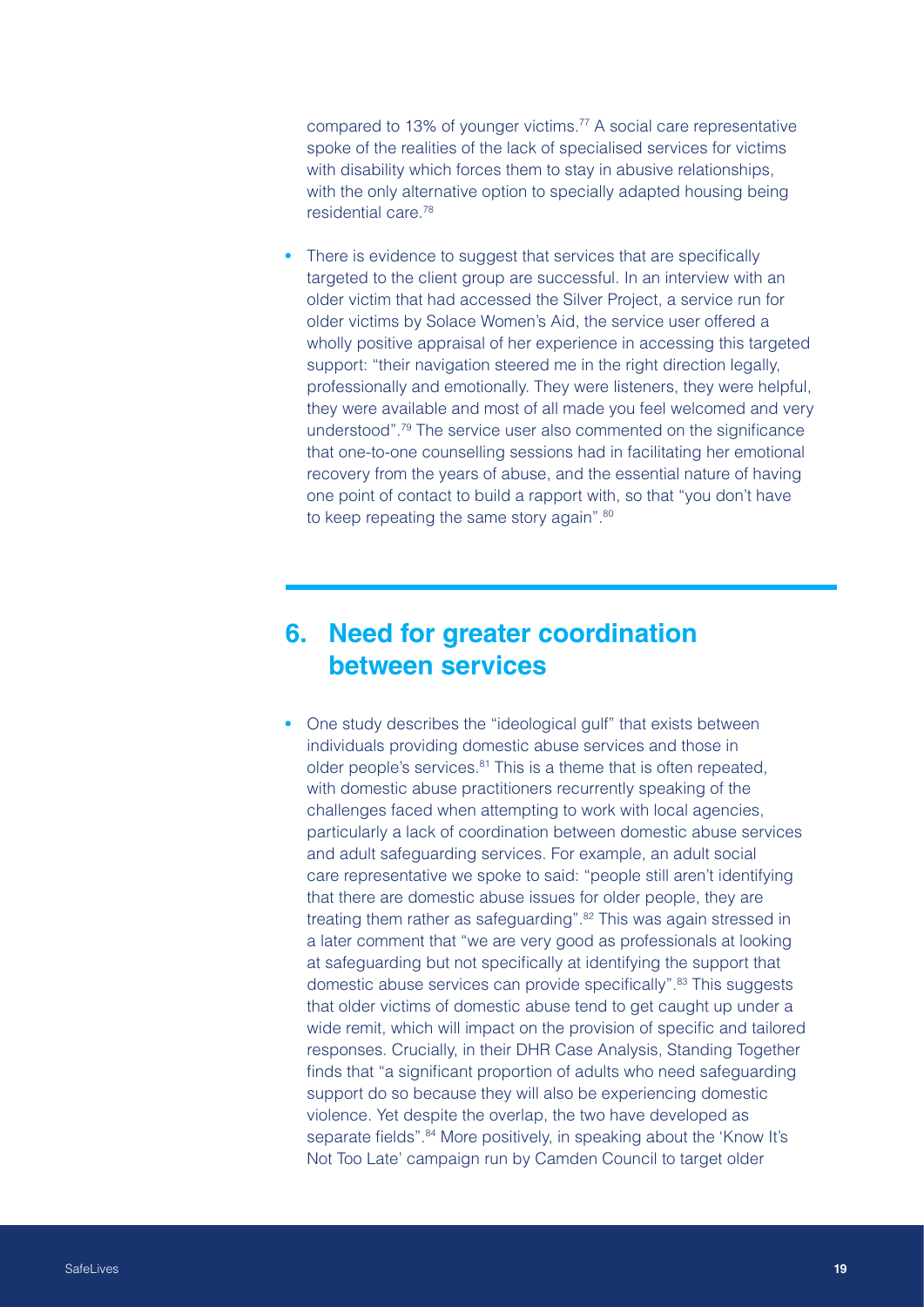people experiencing abuse, the council's safety interventions manager said that the campaign has resulted in a "huge rise in the number of adult safeguarding meetings that the Idvas are attending",<sup>85</sup> suggesting that there are ways for the two services to work more effectively together.

- There is also a need for greater coordination between health services and domestic abuse services. In our survey, one commenter said that agencies were "not recognising domestic abuse and therefore not referring to domestic abuse services or Marac"<sup>86</sup> in instances where health services were informed of domestic abuse by a patient but the appropriate referrals were not made. Illustrating the devastating but common effects of this, one of the practitioners involved in our research spoke of a Domestic Homicide Review that occurred in 2013 in Camden, in which both the victim and perpetrator had reported the abuse in their relationship to their GP before the victim's death, but this was not followed up.<sup>[8](#page-30-4)7</sup> When talking about the benefit of health based Idvas in affecting a culture change in different services, the practitioner remarked that health services "make a referral and expect a letter back from their referrer to say 'we've seen this patient', and that's quite different from the way an Idva works".<sup>[8](#page-30-5)8</sup> In one study it was found that all of the victims in their study "had tried to access help from numerous sources (doctors, psychiatrists, marriage counsellors, police), numerous times. All the interviewees talked about frustrating encounters with health care workers and fruitless attempts to get help from their GPs".<sup>[8](#page-30-6)9</sup> Standing Together identify the need for specific training for health professionals. They advise that "GPs should have adult safeguarding training as a requirement and would benefit from guidance and training on recording significant particulars about a patient's personal situation".<sup>90</sup> An older victim that was interviewed for this Spotlights stated: "I could talk to my doctor as I trust him and he knows most of the things that go on in my life… talking to my doctor really opened my eyes".<sup>[9](#page-30-7)1</sup>
- **•** Lack of coordination is a concern surrounding what is done with information once it has been disclosed, and how quickly disclosures are responded to. An Idva speaking in one of our podcasts expresses her concern over this issue, stating that "there is a fear that if people do start to say that they want things to change and then [the perpetrator] gets sent home and then the cat is out of the bag and the perpetrator is going to have a field day with them when they get home".<sup>92</sup> These concerns over the perpetrator's behaviour following allegations was raised in the Marac national scrutiny panel report which stated that information regarding the perpetrator's risk assessment should be considered and have an impact upon discharge decisions. In a previous study,<sup>[9](#page-30-9)3</sup> an older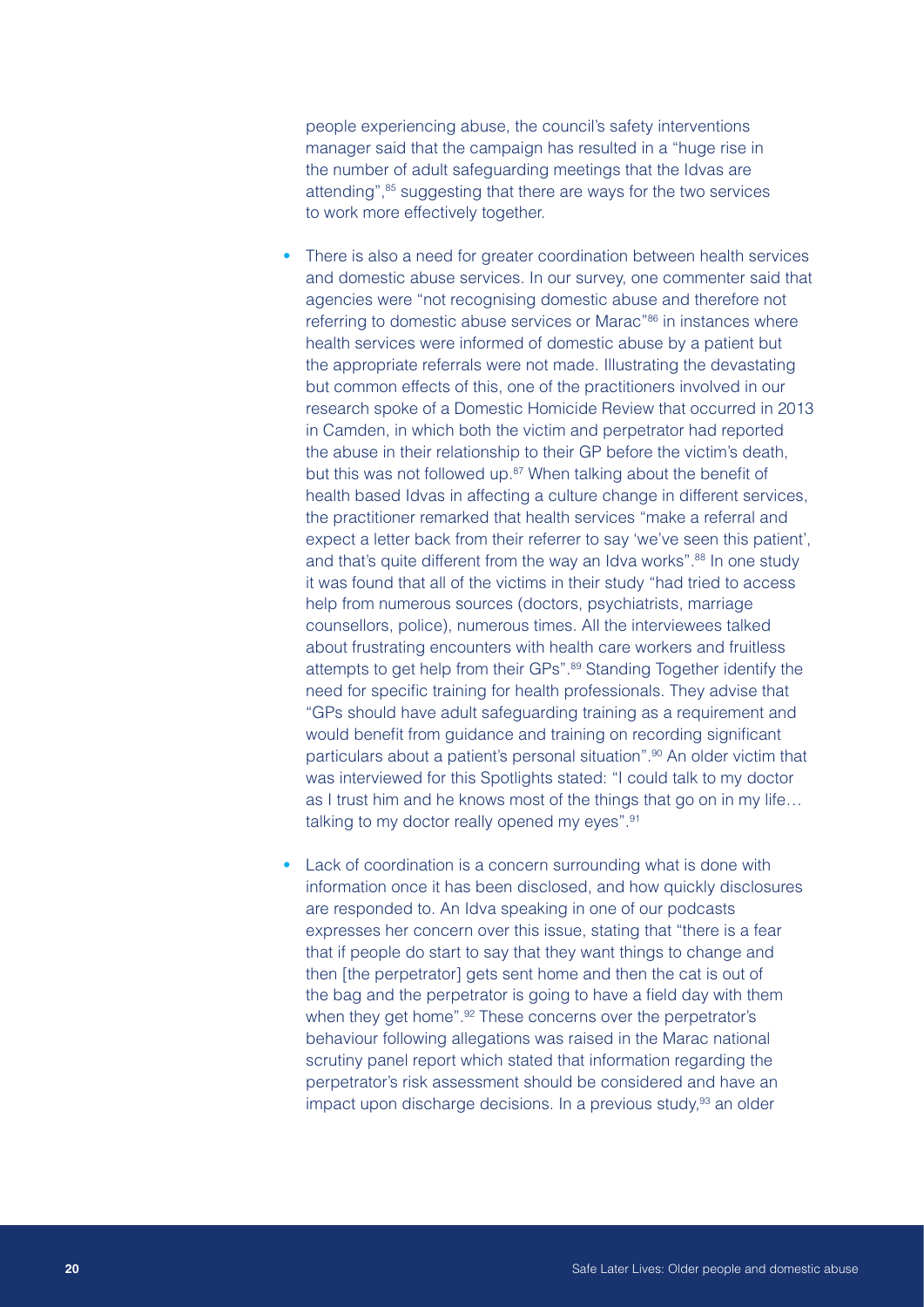victim revealed that following her eventual disclosure of abuse to police, her husband was released without charge to the home and subjected her to the "worst 24 hours of my life". This is an issue for domestic abuse victims of all ages, but is of particular significance to older victims who are more likely to live with the perpetrator of their abuse.[9](#page-30-10)4 Thus, information sharing between services to identify risk in these situations, the ability and capacity to respond appropriately, and the knowledge and confidence to make referrals are essential, to increase the safety of the victim.

**•** There are three examples in this Spotlights series of successful attempts to coordinate services. In 2013, Camden Clinical Commissioning Group introduced the Identification and Referral to Improve Safety project in GP surgeries and hospital based Idva services. Domestic abuse referrals from health professionals to the two main domestic abuse organisations in the borough – Camden Safety Net and Solace Women's Aid – increased from three between them, to 800. A practitioner from the area elaborated: "that's not a sudden surge of 800 people who have suddenly become victims of domestic abuse. That's 800 people who weren't being recognised and identified before; who, by simply being asked the question, have said 'actually yes, and I would like to be referred onto services"<sup>"</sup>.<sup>[9](#page-30-11)5</sup> Another example of an effective attempt to increase coordination between services came from two other practitioners interviewed as part of this series. Both have been involved in amalgamating training from adult social care and domestic abuse for all professionals working in the relevant fields, including health staff, police, and adult social care staff. The practitioners describe the project as "less of a training session but more a discussion and identification session, allowing people to think a little more outside of the box when they are dealing with people".<sup>96</sup> Ultimately, these examples illustrate how it is possible to make these essential connections between health and domestic abuse professionals, and facilitate effective and timely knowledge sharing. As Jo Silver explained in our webinar, our 'One Front Door' model, which is about to be piloted, has the goal of setting up a single hub that sits behind the various additional access points, such as substance misuse, children's services, adult safeguarding. One Front Door is able to ask every agency to check their information on a particular address or individual at the initial point of concern. As Jo explains, information sharing between services remains restricted by legal frameworks, but the proposed model allows services to allocate a flag to an individual based on their knowledge and subsequent risk assessment. This can then be viewed by other agencies on a single system.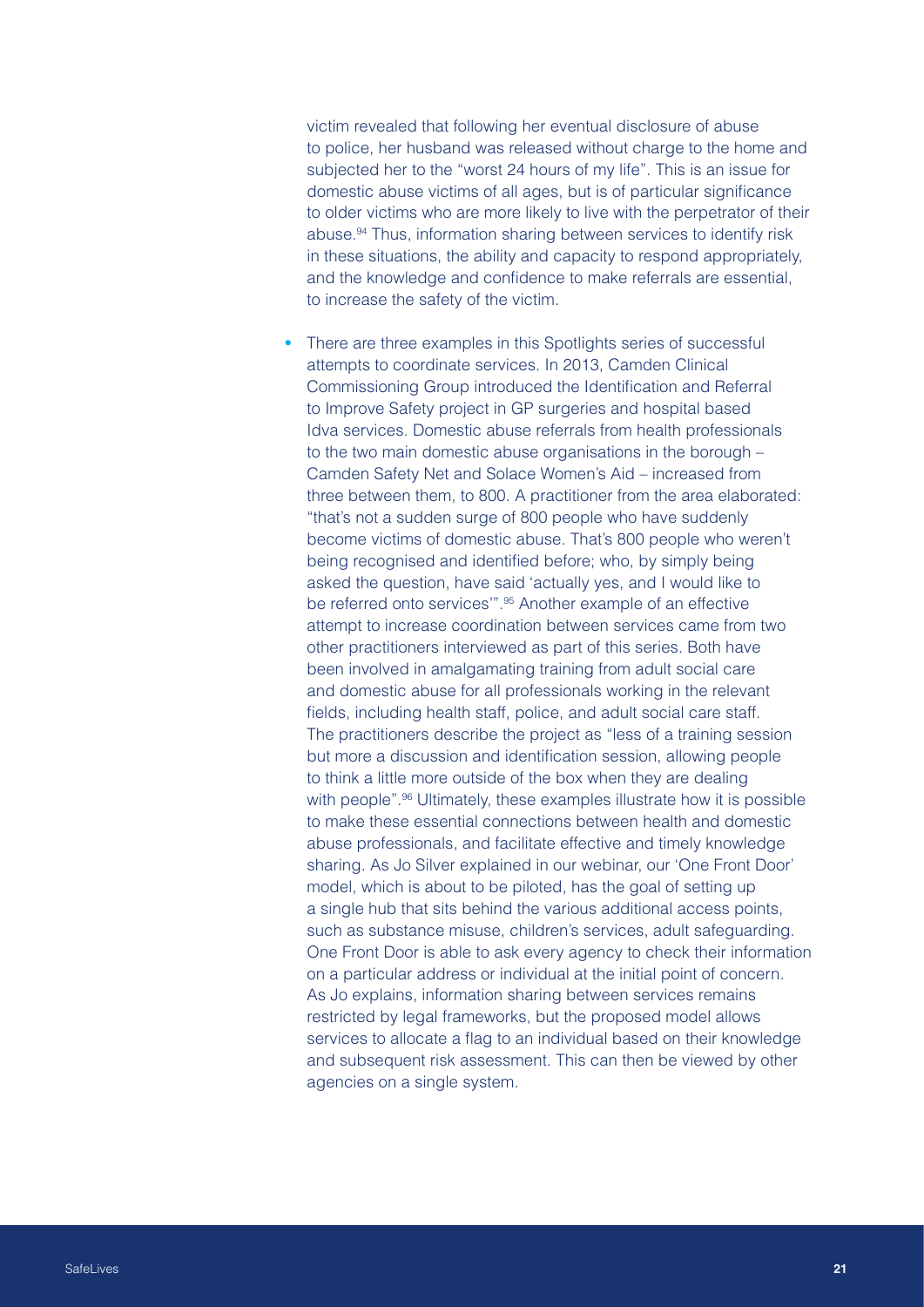# <span id="page-21-0"></span>**Policy and Practice Recommendations**

### **1. Systematic Invisibility**

- **•** Provide training for health professionals so that they understand the dynamics of an abusive relationship involving an older victim, and how to provide a safe place for disclosure – this applies specifically to GPs and other medical professionals who regularly come into contact with older people.<sup>[9](#page-30-12)7</sup>
- **•** Domestic abuse governance boards to monitor referrals and engagement of older people with domestic abuse services and action plan accordingly.

### **2. Long term abuse and dependency issues**

- **•** A cultural understanding within professional services that older victims may need prolonged interventions due their abuse being sustained over a longer period.
- **•** Specific training for those who deliver care to older people, so that they may be more equipped to recognise abuse.
- **•** Physical and mental health services should work closely with domestic abuse services in acknowledgement that care and dependency issues are often intertwined. All relevant information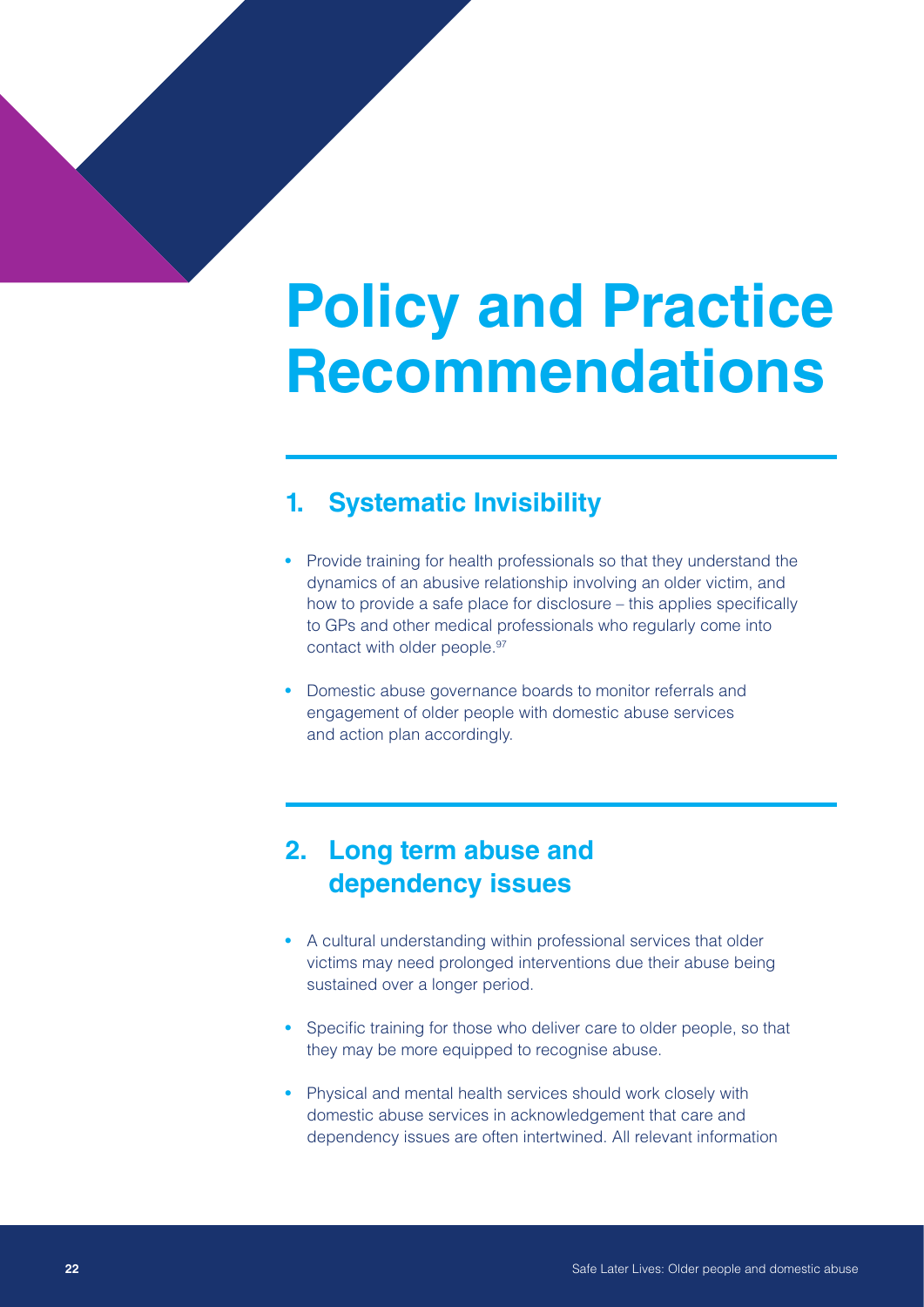<span id="page-22-0"></span>relating to current and historical support, relating to health concerns should be shared at Marac, including the development of new care plans if abuse is recognised as part of the caring relationship.

- **•** Continued coordination between hospital Idvas and other services that offer care to older people, in order to ensure that effective and safe care plans are in place and maintained. This includes a sufficient investigation if a victim or family member cancels previously agreed care pathways.
- **•** Increased support for older carers that are identified as being under pressure, as it has been discussed by practitioners that such pressures can act as triggers to abuse. Frequent and effective carers' assessments are crucial to this recommendation.
- **•** Specific training for professionals on the incidences of abuse within a caring relationship, and/or where dementia or other mental/physical disabilities are present.

### **3. Generational attitudes about abuse may make it hard to identify**

- **•** Services must not assume that older people are aware of the services available to them. Domestic abuse governance boards and services should target older people with specific materials and messaging.
- **•** Services must be aware that older people may be less likely to disclose, and must ensure they ask the appropriate questions and give victims the space and opportunity to talk.
- **•** Services must be trained to help older victims identify their situation as abuse.
- **•** Embed domestic abuse champions within adult services sector.

#### **4. Increased risk of adult family abuse**

**•** Ensure that domestic abuse is fully considered at adult safeguarding enquiries, through the implementation of training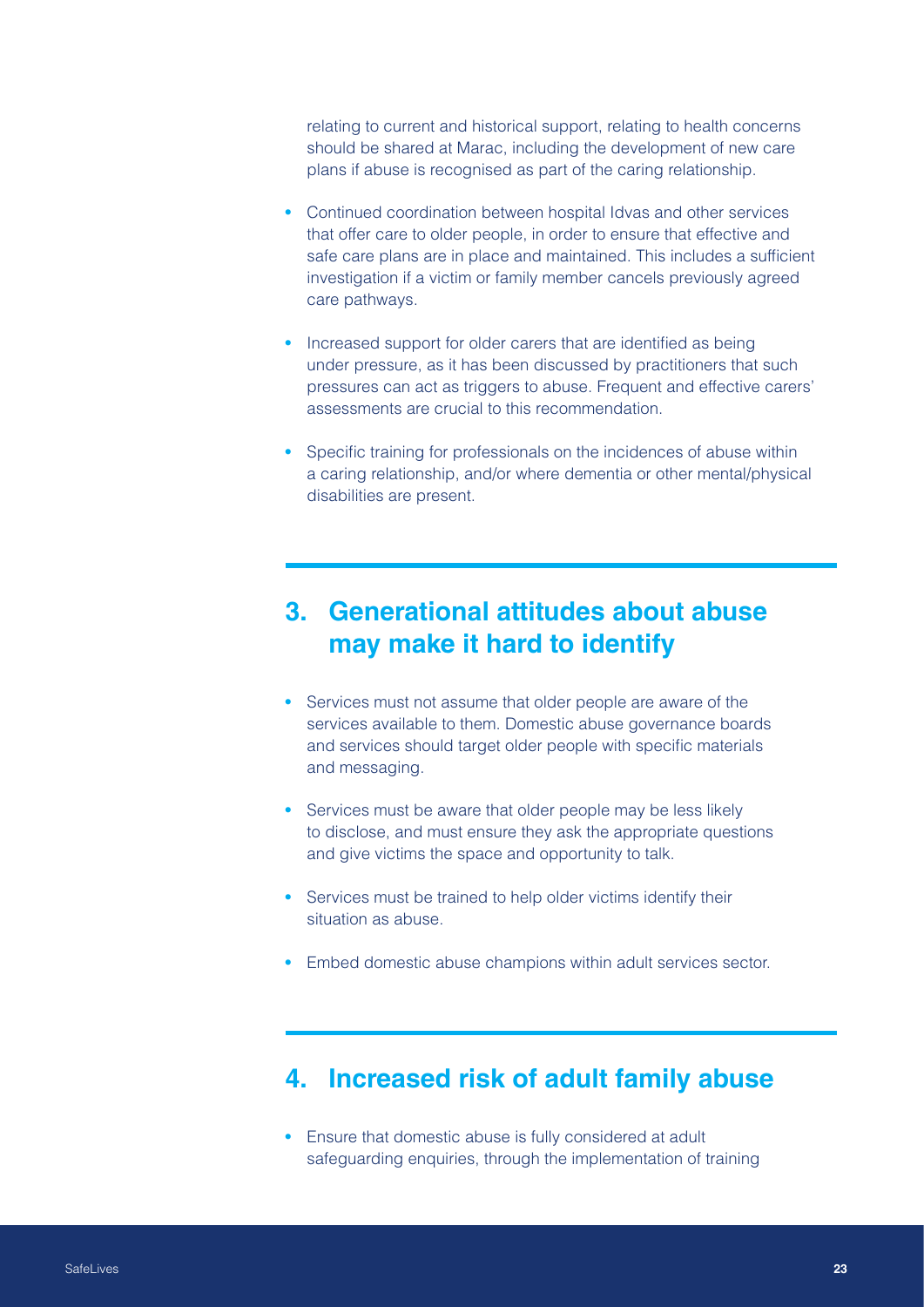<span id="page-23-0"></span>to ensure practitioners are recognising the dynamics of abuse between intimate partners or from family members.

- **•** Increase effective coordination between services that work with adult family members, such as mental health services. Ensure that service providers in these fields are trained in order to be able to identify the presence of domestic abuse within this dynamic, and make the appropriate referrals.
- **•** Training for Idvas specifically on inter-family violence and the adult safeguarding concerns related to this.

### **5. Services are not effectively targeted at older victims, and do not always meet their needs**

- **•** Build upon drop-in and outreach services that specifically target older victims, and that are available at places where all older people feel comfortable, in the knowledge that older victims are more likely to live with their abuser – so the home may be an inappropriate place to screen for domestic abuse.
- **•** Ensure advertising of services is accessible and relatable to older victims, and appears in places that they are more likely to see, for example GP surgeries, public transport and literature older people are more likely to read.
- **•** Ensure that all relevant service providers and professionals are trained on the challenges and experiences of older victims, so that their response can be tailored appropriately. For example, formulating plans to keep victims safe that do not solely focus on the need for a victim to leave an abusive relationship, and knowing what social benefits / financial support are available specifically.
- **•** Consider older women in service re-design, such as housing and refuge options.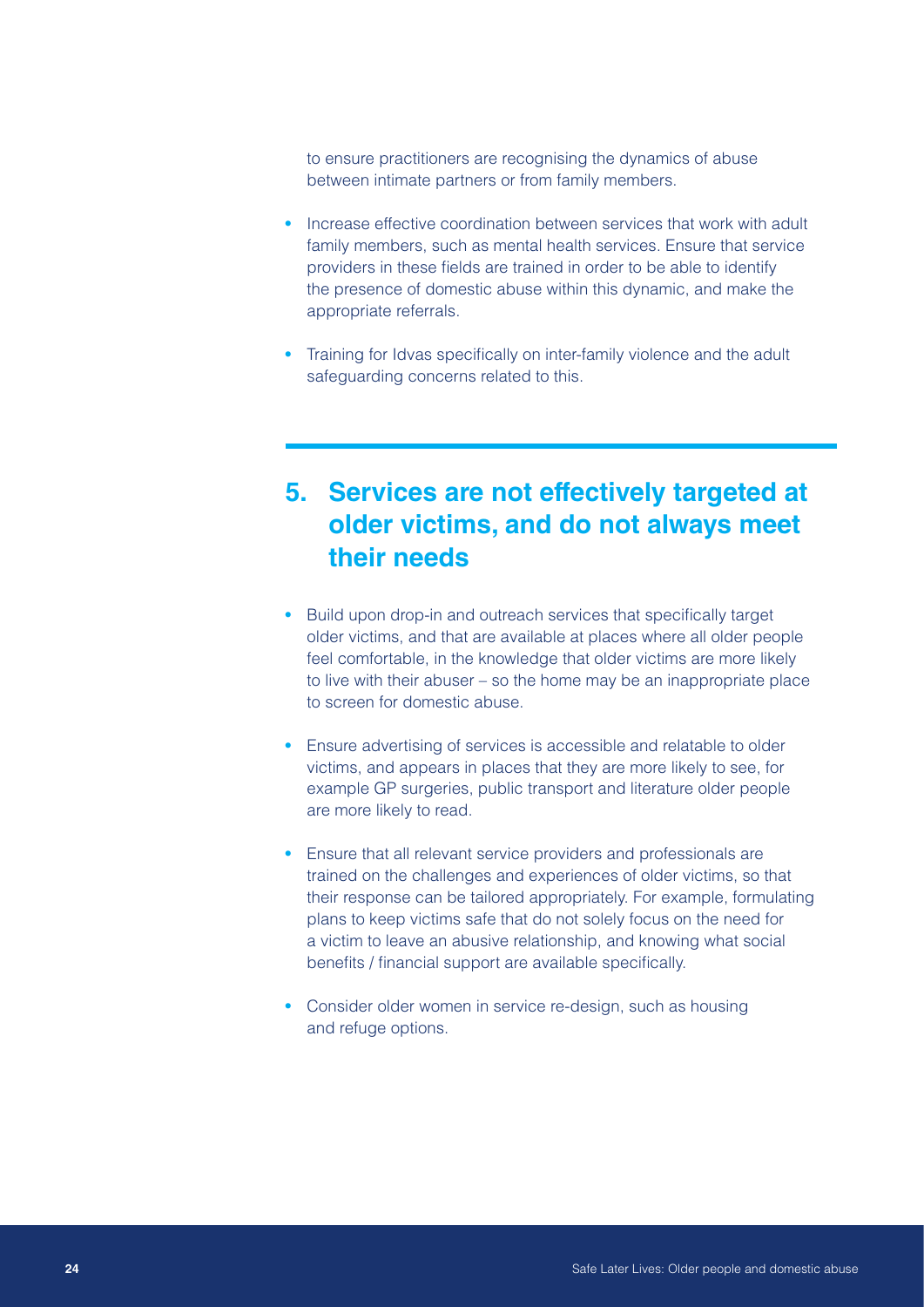### <span id="page-24-0"></span>**6. Need for greater coordination between services**

- **•** Set up pathways for greater coordination between the full range of professionals that provide regular services with older people, and expand on those which have already been established, to ensure that domestic abuse concerns are not lost in the 'umbrella' term of safeguarding, and that services are effectively sharing information on a case by case basis. This should include a closer working relationship between adult safeguarding and Idva teams. Coordination should also ensure the possible implementation of joint visits to older victims with professionals who they already trust and feel comfortable with
- **•** Ensure Adult Social Services are embedded as a core Marac agency. This is due to the changes in the Care Act 2014 and the role adult social care plays in supporting vulnerable adults experiencing abuse. We hope this will increase the identification of older people as victims, in order to meet the duties as set out in the Care Act. It is important that the same representative attends on a consistent basis, and has the appropriate level of authority to be able to confidently make decisions and allocate resources on behalf of their organisation. They may also be the agency that takes the lead as a single point of contact, coordinating the care package and ensuring communication between the relevant agencies is managed appropriately. The adult social care assessment should take into account the discussion at Marac.
- **•** Ensure that all Marac representatives have a working knowledge of the Care Act 2014 and/or Adult safeguarding and Domestic Abuse: a guide to support practitioners and managers.
- Set up a single point of contact with a trusted professional, who can support and represent the victim and facilitate information sharing between all other services who have contact with the victim. It is noted that this is usually the Idva but in older people's cases it may be more appropriate for this role to be taken up by someone who is already working or has a trusting relationship with the victim, such as an adult social worker.
- **•** Implement a multi-agency domestic abuse training programme.
- **•** Ensure that services have coordinated information around a perpetrator in order to make safe and appropriate decisions surrounding discharge if the individual has been held in custody.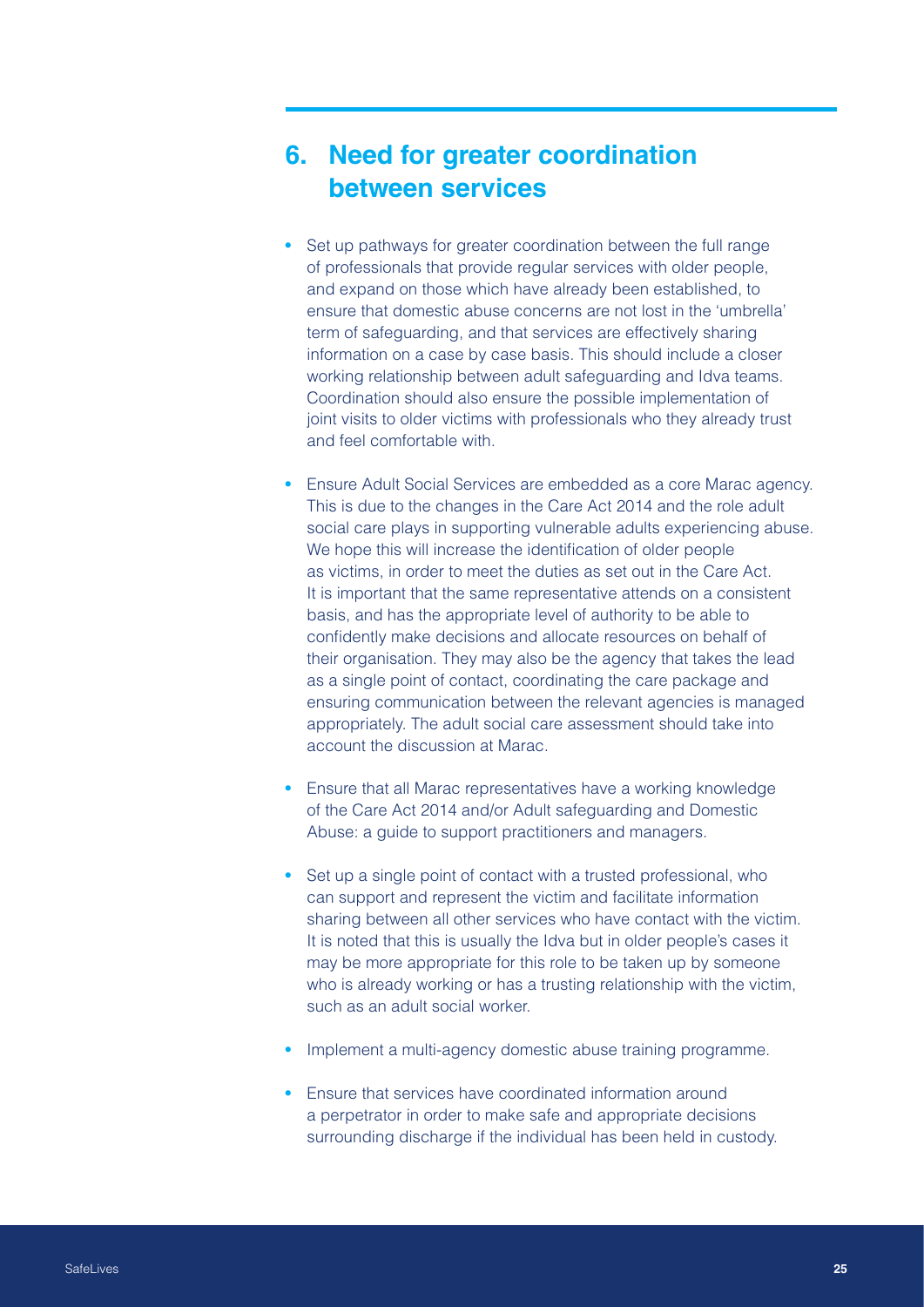# <span id="page-25-0"></span>**Notes**

- <span id="page-25-1"></span>**1.** ONS (2015), Crime Survey England and Wales 2013–14. London: Office for National Statistics
- **2.** SafeLives (2015), Insights Idva National Dataset 2013–14. Bristol: SafeLives
- **3.** Women's Aid, 2007
- **4.** It is welcome news that the Crime Survey for England and Wales will now be considering including people aged 60+ for the self-completion section of the survey in the future, which for the first time would provide a comparable prevalence rate of domestic abuse for older people
- <span id="page-25-2"></span>**5.** [www.reducingtherisk.org.uk/cms/sites/reducingtherisk/files/folders/](http://www.reducingtherisk.org.uk/cms/sites/reducingtherisk/files/folders/resources/victims/Domestic_abuse_and_older_women_McGarry_and_Simpson.pdf) [resources/victims/Domestic\\_abuse\\_and\\_older\\_women\\_McGarry\\_](http://www.reducingtherisk.org.uk/cms/sites/reducingtherisk/files/folders/resources/victims/Domestic_abuse_and_older_women_McGarry_and_Simpson.pdf) [and\\_Simpson.pdf](http://www.reducingtherisk.org.uk/cms/sites/reducingtherisk/files/folders/resources/victims/Domestic_abuse_and_older_women_McGarry_and_Simpson.pdf) 'Domestic Abuse and older women: exploring the opportunities…' page 2
- **6.** No prevalence estimates are currently available on individuals aged over 60 experiencing domestic abuse. We have used the findings from the <http://assets.comicrelief.com/cr09/docs/elderabuseprev.pdf> UK Study of Abuse and Neglect of Older People 2007 and excluded the proportion of abuse perpetrated by carers (12%) or close friends (5%) (Table 4.1, page 59). We also looked at the ONS findings from the [https://www.ons.](https://www.ons.gov.uk/peoplepopulationandcommunity/crimeandjustice/compendium/focusonviolentcrimeandsexualoffences/yearendingmarch2015/bulletintablesfocusonviolentcrimeandsexualoffencesyearendingmarch2015) [gov.uk/peoplepopulationandcommunity/crimeandjustice/compendium/](https://www.ons.gov.uk/peoplepopulationandcommunity/crimeandjustice/compendium/focusonviolentcrimeandsexualoffences/yearendingmarch2015/bulletintablesfocusonviolentcrimeandsexualoffencesyearendingmarch2015) [focusonviolentcrimeandsexualoffences/yearendingmarch2015/](https://www.ons.gov.uk/peoplepopulationandcommunity/crimeandjustice/compendium/focusonviolentcrimeandsexualoffences/yearendingmarch2015/bulletintablesfocusonviolentcrimeandsexualoffencesyearendingmarch2015) [bulletintablesfocusonviolentcrimeandsexualoffencesyearendingmarch2015](https://www.ons.gov.uk/peoplepopulationandcommunity/crimeandjustice/compendium/focusonviolentcrimeandsexualoffences/yearendingmarch2015/bulletintablesfocusonviolentcrimeandsexualoffencesyearendingmarch2015)  Crime Survey for England and Wales for those aged 55 – 59 years. There was a considerably higher prevalence rate within this group; 5.4% women and 2% men had experienced any domestic abuse in the last year (2014/15 Crime Survey England and Wales, Appendix table 4.10)
- **7.** SafeLives National Insights Dataset 2015–2016 (unpublished)
- **8.** [www.gov.uk/government/uploads/system/uploads/attachment\\_data/](http://www.gov.uk/government/uploads/system/uploads/attachment_data/file/522166/VAWG_Strategy_FINAL_PUBLICATION_MASTER_vRB.PDF) [file/522166/VAWG\\_Strategy\\_FINAL\\_PUBLICATION\\_MASTER\\_vRB.PDF,](http://www.gov.uk/government/uploads/system/uploads/attachment_data/file/522166/VAWG_Strategy_FINAL_PUBLICATION_MASTER_vRB.PDF) page 28
- **9.** [www.gov.uk/government/uploads/system/uploads/attachment\\_data/](http://www.gov.uk/government/uploads/system/uploads/attachment_data/file/522166/VAWG_Strategy_FINAL_PUBLICATION_MASTER_vRB.PDF) [file/522166/VAWG\\_Strategy\\_FINAL\\_PUBLICATION\\_MASTER\\_vRB.PDF,](http://www.gov.uk/government/uploads/system/uploads/attachment_data/file/522166/VAWG_Strategy_FINAL_PUBLICATION_MASTER_vRB.PDF) page 31
- **10.** [www.local.gov.uk/c/document\\_library/get\\_file?uuid=5928377b-8eb3-4518-](http://www.local.gov.uk/c/document_library/get_file?uuid=5928377b-8eb3-4518-84ac-61ea6e19a026&) [84ac-61ea6e19a026&](http://www.local.gov.uk/c/document_library/get_file?uuid=5928377b-8eb3-4518-84ac-61ea6e19a026&)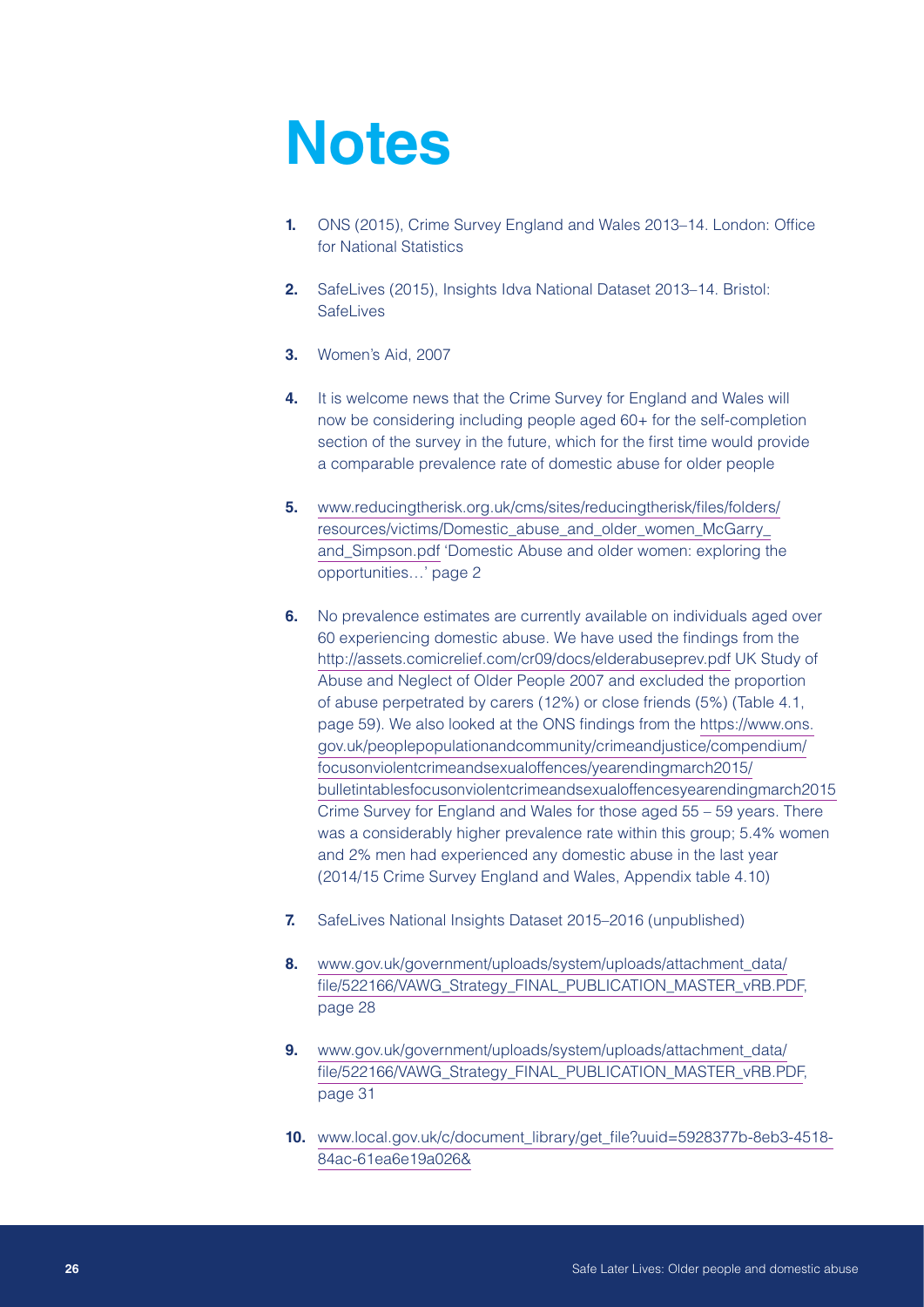- **11.** [www.gov.uk/government/uploads/system/uploads/attachment\\_data/](http://www.gov.uk/government/uploads/system/uploads/attachment_data/file/505961/VAWG_Strategy_2016-2020.pdf) [file/505961/VAWG\\_Strategy\\_2016-2020.pdf](http://www.gov.uk/government/uploads/system/uploads/attachment_data/file/505961/VAWG_Strategy_2016-2020.pdf)
- <span id="page-26-0"></span>**12.** [http://gov.wales/consultations/people-and-communities/safeguarding](http://gov.wales/consultations/people-and-communities/safeguarding-older-people-in-wales/?status=open&lang=en)[older-people-in-wales/?status=open&lang=en](http://gov.wales/consultations/people-and-communities/safeguarding-older-people-in-wales/?status=open&lang=en)
- <span id="page-26-1"></span>**13.** [www.scottish.parliament.uk/ResearchBriefingsAndFactsheets/S4/SB\\_15-](http://www.scottish.parliament.uk/ResearchBriefingsAndFactsheets/S4/SB_15-74_Abusive_Behaviour_and_Sexual_Harm_Scotland_Bill.pdf) 74 Abusive Behaviour and Sexual Harm Scotland Bill.pdf
- <span id="page-26-2"></span>**14.** [www.gov.scot/Resource/0045/00454152.pdf](http://www.gov.scot/Resource/0045/00454152.pdf)
- <span id="page-26-3"></span>**15.** [www.safelives.org.uk/sites/default/files/resources/Spotlight%20](http://www.safelives.org.uk/sites/default/files/resources/Spotlight%20podcast%202%20transcript.pdf) [podcast%202%20transcript.pdf](http://www.safelives.org.uk/sites/default/files/resources/Spotlight%20podcast%202%20transcript.pdf)
- **16.** [http://safelives.org.uk/sites/default/files/resources/Spotlight%20](http://safelives.org.uk/sites/default/files/resources/Spotlight%20episode%203%20podcast%20transcript_0.pdf) [episode%203%20podcast%20transcript\\_0.pdf](http://safelives.org.uk/sites/default/files/resources/Spotlight%20episode%203%20podcast%20transcript_0.pdf)
- **17.** [www.safelives.org.uk/sites/default/files/resources/NSP%20Guidance%20](http://www.safelives.org.uk/sites/default/files/resources/NSP%20Guidance%20Older%20People%20FINAL.pdf) [Older%20People%20FINAL.pdf](http://www.safelives.org.uk/sites/default/files/resources/NSP%20Guidance%20Older%20People%20FINAL.pdf)
- **18.** [http://safelives.org.uk/sites/default/files/resources/Spotlight%20](http://safelives.org.uk/sites/default/files/resources/Spotlight%20episode%203%20podcast%20transcript_0.pdf) [episode%203%20podcast%20transcript\\_0.pdf](http://safelives.org.uk/sites/default/files/resources/Spotlight%20episode%203%20podcast%20transcript_0.pdf)
- <span id="page-26-4"></span>**19.** [www.safelives.org.uk/sites/default/files/resources/Spotlight%20](http://www.safelives.org.uk/sites/default/files/resources/Spotlight%20podcast%202%20transcript.pdf) [podcast%202%20transcript.pdf](http://www.safelives.org.uk/sites/default/files/resources/Spotlight%20podcast%202%20transcript.pdf)
- **20.** [www.safelives.org.uk/sites/default/files/resources/NSP%20Guidance%20](http://www.safelives.org.uk/sites/default/files/resources/NSP%20Guidance%20Older%20People%20FINAL.pdf) [Older%20People%20FINAL.pdf](http://www.safelives.org.uk/sites/default/files/resources/NSP%20Guidance%20Older%20People%20FINAL.pdf)
- <span id="page-26-5"></span>**21.** [http://safelives.org.uk/sites/default/files/resources/Spotlight%20](http://safelives.org.uk/sites/default/files/resources/Spotlight%20episode%203%20podcast%20transcript_0.pdf) [episode%203%20podcast%20transcript\\_0.pdf](http://safelives.org.uk/sites/default/files/resources/Spotlight%20episode%203%20podcast%20transcript_0.pdf)
- <span id="page-26-6"></span>**22.** Ibid.
- <span id="page-26-7"></span>**23.** [http://safelives.org.uk/practice\\_blog/older-people-and-domestic-abuse](http://safelives.org.uk/practice_blog/older-people-and-domestic-abuse-completing-jigsaw)[completing-jigsaw](http://safelives.org.uk/practice_blog/older-people-and-domestic-abuse-completing-jigsaw)
- <span id="page-26-8"></span>**24.** Spotlights older people survey responses (unpublished)
- <span id="page-26-9"></span>**25.** Naegle et al (2010)
- <span id="page-26-10"></span>**26.** [http://safelives.org.uk/practice\\_blog/its-our-right-be-safe-any-age-how](http://safelives.org.uk/practice_blog/its-our-right-be-safe-any-age-how-can-we-make-it-easier-older-victims-get-help)[can-we-make-it-easier-older-victims-get-help](http://safelives.org.uk/practice_blog/its-our-right-be-safe-any-age-how-can-we-make-it-easier-older-victims-get-help)
- <span id="page-26-11"></span>**27.** SafeLives' National Insights Dataset 2015–2016 (unpublished) findings for clients aged 61+ and under 60
- **28.** 'It's our right to be safe at any age. How can we make it easier for older victims to get help?' Monsura Mahmud blog, page 2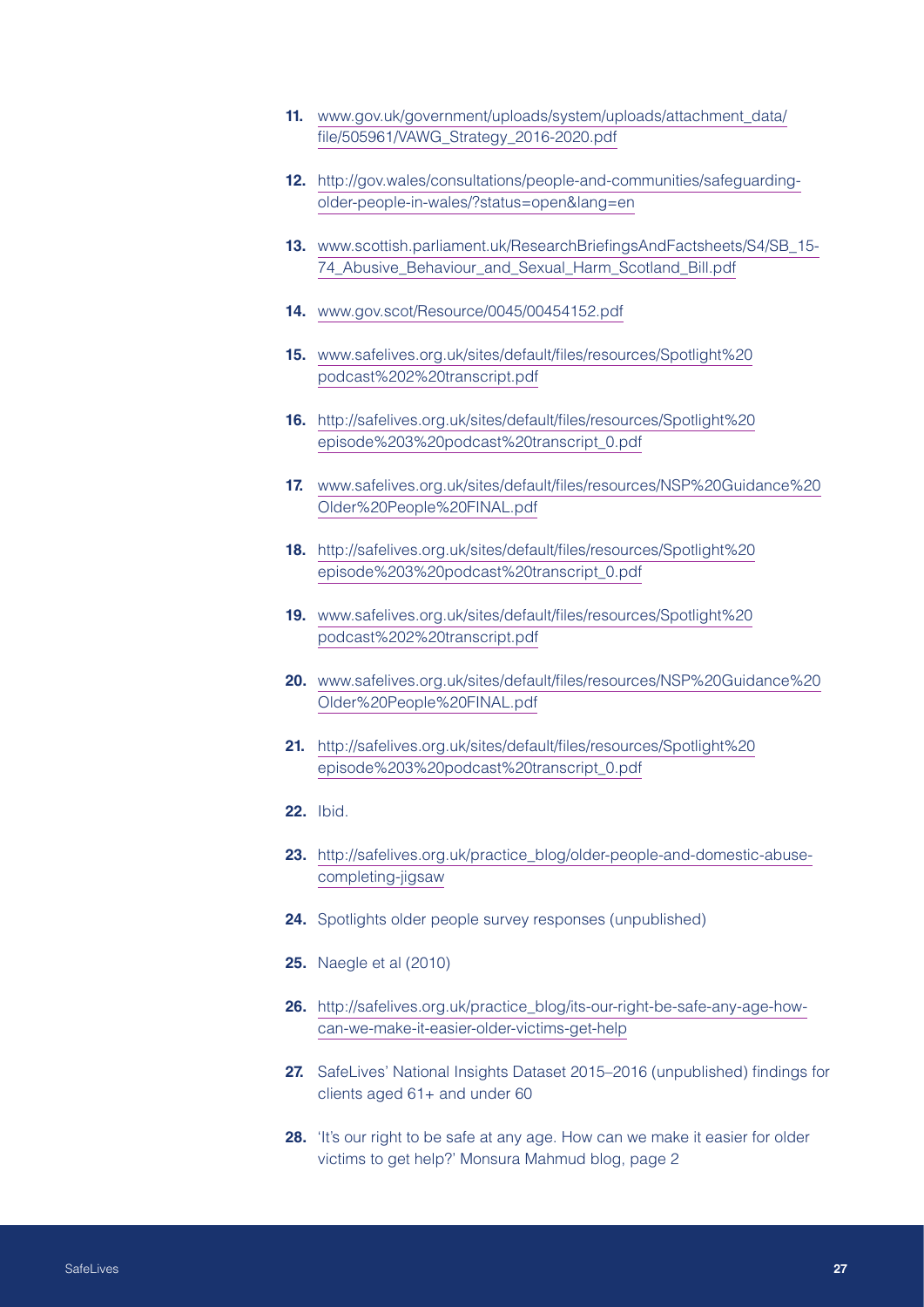- <span id="page-27-0"></span>**29.** Spotlights older people survey responses (unpublished)
- **30.** [www.safelives.org.uk/sites/default/files/resources/NSP%20Guidance%20](http://www.safelives.org.uk/sites/default/files/resources/NSP%20Guidance%20Older%20People%20FINAL.pdf) [Older%20People%20FINAL.pdf](http://www.safelives.org.uk/sites/default/files/resources/NSP%20Guidance%20Older%20People%20FINAL.pdf)
- <span id="page-27-1"></span>**31.** [www.safelives.org.uk/sites/default/files/resources/Spotlight%20](http://www.safelives.org.uk/sites/default/files/resources/Spotlight%20podcast%202%20transcript.pdf) [podcast%202%20transcript.pdf](http://www.safelives.org.uk/sites/default/files/resources/Spotlight%20podcast%202%20transcript.pdf)
- <span id="page-27-2"></span>**32.** SafeLives' National Insights Dataset 2015–2016 (unpublished) findings for clients aged 61+ and under 60
- <span id="page-27-3"></span>**33.** [www.safelives.org.uk/practice\\_blog/its-our-right-be-safe-any-age-how-can](http://www.safelives.org.uk/practice_blog/its-our-right-be-safe-any-age-how-can-we-make-it-easier-older-victims-get-help)[we-make-it-easier-older-victims-get-help](http://www.safelives.org.uk/practice_blog/its-our-right-be-safe-any-age-how-can-we-make-it-easier-older-victims-get-help)
- <span id="page-27-4"></span>**34.** SafeLives' National Insights Dataset 2015–2016 (unpublished) findings for clients aged 61+ and under 60
- <span id="page-27-5"></span>**35.** Spotlights older people survey responses (unpublished)
- <span id="page-27-6"></span>**36.** [www.safelives.org.uk/sites/default/files/resources/NSP%20Guidance%20](http://www.safelives.org.uk/sites/default/files/resources/NSP%20Guidance%20Older%20People%20FINAL.pdf) [Older%20People%20FINAL.pdf](http://www.safelives.org.uk/sites/default/files/resources/NSP%20Guidance%20Older%20People%20FINAL.pdf)
- <span id="page-27-7"></span>**37.** [www.safelives.org.uk/sites/default/files/resources/Spotlight%20](http://www.safelives.org.uk/sites/default/files/resources/Spotlight%20podcast%202%20transcript.pdf) [podcast%202%20transcript.pdf](http://www.safelives.org.uk/sites/default/files/resources/Spotlight%20podcast%202%20transcript.pdf)
- <span id="page-27-8"></span>**38.** SafeLives National Insights Dataset 2015–2016 (unpublished) findings for clients aged 61+ and under 60
- <span id="page-27-9"></span>**39.** [http://safelives.org.uk/sites/default/files/resources/Spotlight%20](http://safelives.org.uk/sites/default/files/resources/Spotlight%20episode%203%20podcast%20transcript_0.pdf) [episode%203%20podcast%20transcript\\_0.pdf](http://safelives.org.uk/sites/default/files/resources/Spotlight%20episode%203%20podcast%20transcript_0.pdf)
- **40.** Ibid.
- **41.** Ibid.
- <span id="page-27-10"></span>**42.** The Care Act (2014)
- <span id="page-27-11"></span>**43.** Livingstone et al., (1996)
- <span id="page-27-12"></span>**44.** Cooper (2009) 'Abuse of people with dementia by family carers: representative cross sectional study'. The British Medical Journal [www.bmj.com/content/338/bmj.b155](http://www.bmj.com/content/338/bmj.b155)
- <span id="page-27-13"></span>**45.** [http://safelives.org.uk/sites/default/files/resources/Spotlight%20](http://safelives.org.uk/sites/default/files/resources/Spotlight%20episode%203%20podcast%20transcript_0.pdf) [episode%203%20podcast%20transcript\\_0.pdf](http://safelives.org.uk/sites/default/files/resources/Spotlight%20episode%203%20podcast%20transcript_0.pdf)
- <span id="page-27-14"></span>**46.** Ibid.
- <span id="page-27-15"></span>**47.** [http://safelives.org.uk/sites/default/files/resources/Spotlight%20](http://safelives.org.uk/sites/default/files/resources/Spotlight%20episode%203%20podcast%20transcript_0.pdf) [episode%203%20podcast%20transcript\\_0.pdf](http://safelives.org.uk/sites/default/files/resources/Spotlight%20episode%203%20podcast%20transcript_0.pdf)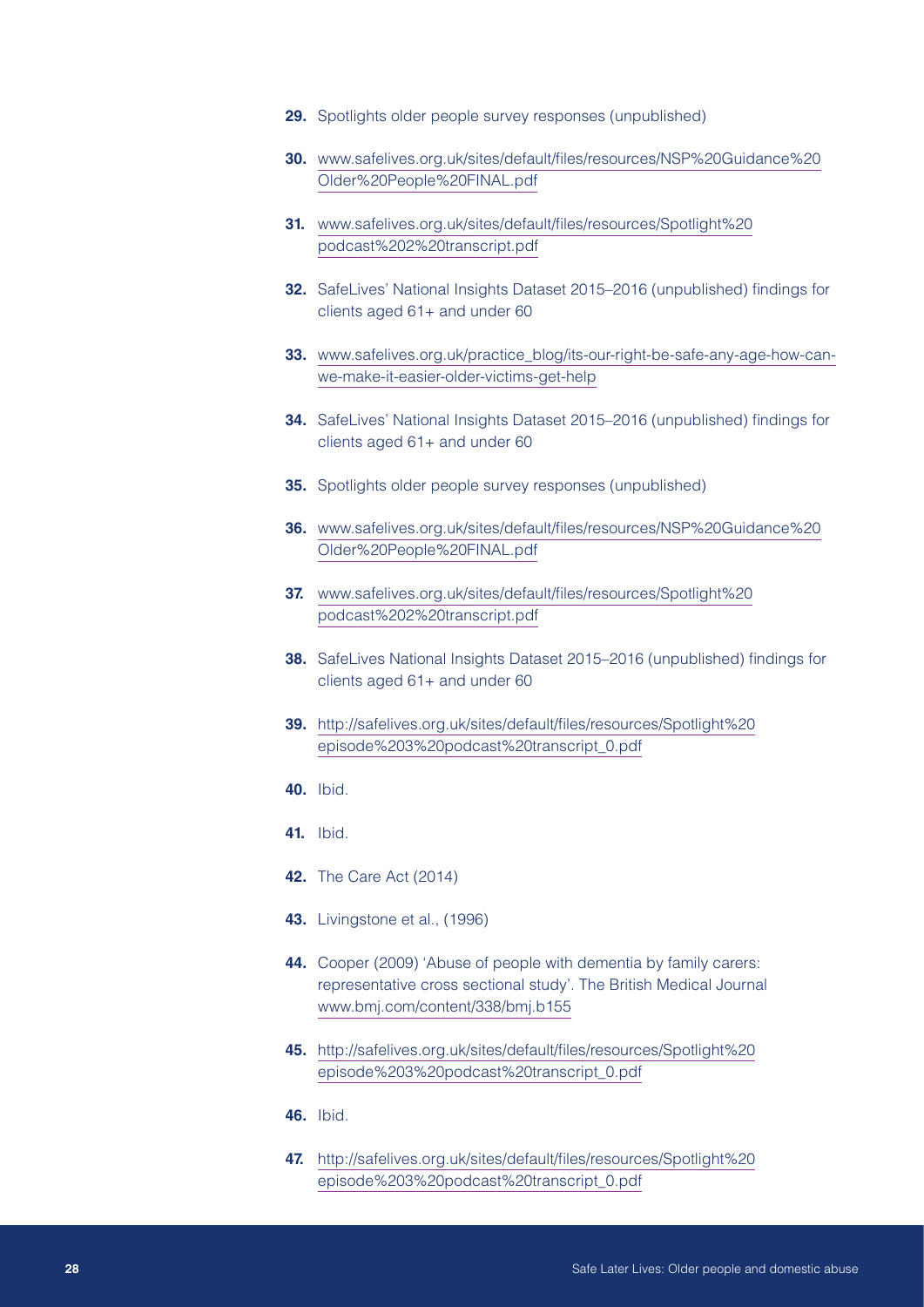- <span id="page-28-0"></span>**48.** Scott, M., Mckie, L., Morton, S., Seddon, E., and Wosoff, F. (2004) *Older women and domestic violence in Scotland…and for 39 years I got on with it,* NHS Health Scotland, Edinburgh. page 33
- <span id="page-28-1"></span>**49.** [http://safelives.org.uk/sites/default/files/resources/Spotlight%20](http://safelives.org.uk/sites/default/files/resources/Spotlight%20episode%203%20podcast%20transcript_0.pdf) [episode%203%20podcast%20transcript\\_0.pdf](http://safelives.org.uk/sites/default/files/resources/Spotlight%20episode%203%20podcast%20transcript_0.pdf)
- **50.** Scott, M., Mckie, L., Morton, S., Seddon, E., and Wosoff, F. (2004) *Older women and domestic violence in Scotland…and for 39 years I got on with it,* NHS Health Scotland, Edinburgh. page 28
- <span id="page-28-2"></span>**51.** [www.safelives.org.uk/practice\\_blog/its-our-right-be-safe-any-age-how-can](http://www.safelives.org.uk/practice_blog/its-our-right-be-safe-any-age-how-can-we-make-it-easier-older-victims-get-help)[we-make-it-easier-older-victims-get-help](http://www.safelives.org.uk/practice_blog/its-our-right-be-safe-any-age-how-can-we-make-it-easier-older-victims-get-help)
- <span id="page-28-3"></span>**52.** Spotlights older people survey responses (unpublished)
- <span id="page-28-4"></span>**53.** SafeLives' National Insights Dataset 2015–2016 (unpublished) findings for clients aged 61+ and under 60
- **54.** [www.safelives.org.uk/sites/default/files/resources/Spotlight%20](http://www.safelives.org.uk/sites/default/files/resources/Spotlight%20podcast%202%20transcript.pdf) [podcast%202%20transcript.pdf](http://www.safelives.org.uk/sites/default/files/resources/Spotlight%20podcast%202%20transcript.pdf)
- <span id="page-28-5"></span>**55.** [http://safelives.org.uk/sites/default/files/resources/Spotlight%20](http://safelives.org.uk/sites/default/files/resources/Spotlight%20episode%203%20podcast%20transcript_0.pdf) [episode%203%20podcast%20transcript\\_0.pdf](http://safelives.org.uk/sites/default/files/resources/Spotlight%20episode%203%20podcast%20transcript_0.pdf)
- <span id="page-28-6"></span>**56.** Spotlights older people survey responses (unpublished)
- <span id="page-28-7"></span>**57.** Julie McGary and Christine Simpson 'domestic abuse and older women: exploring the opportunities for service development and care delivery' page 4. [www.reducingtherisk.org.uk/cms/sites/reducingtherisk/files/](http://www.reducingtherisk.org.uk/cms/sites/reducingtherisk/files/folders/resources/victims/Domestic_abuse_and_older_women_McGarry_and_Simpson.pdf) [folders/resources/victims/Domestic\\_abuse\\_and\\_older\\_women\\_McGarry\\_](http://www.reducingtherisk.org.uk/cms/sites/reducingtherisk/files/folders/resources/victims/Domestic_abuse_and_older_women_McGarry_and_Simpson.pdf) [and\\_Simpson.pdf](http://www.reducingtherisk.org.uk/cms/sites/reducingtherisk/files/folders/resources/victims/Domestic_abuse_and_older_women_McGarry_and_Simpson.pdf)
- <span id="page-28-8"></span>**58.** [http://safelives.org.uk/sites/default/files/resources/Spotlight%20](http://safelives.org.uk/sites/default/files/resources/Spotlight%20episode%203%20podcast%20transcript_0.pdf) [episode%203%20podcast%20transcript\\_0.pdf](http://safelives.org.uk/sites/default/files/resources/Spotlight%20episode%203%20podcast%20transcript_0.pdf)
- <span id="page-28-9"></span>**59.** [www.safelives.org.uk/sites/default/files/resources/Spotlight%20](http://www.safelives.org.uk/sites/default/files/resources/Spotlight%20podcast%202%20transcript.pdf) [podcast%202%20transcript.pdf](http://www.safelives.org.uk/sites/default/files/resources/Spotlight%20podcast%202%20transcript.pdf)
- **60.** [www.youtube.com/watch?v=e7\\_Es6hrvME](http://www.youtube.com/watch?v=e7_Es6hrvME)
- <span id="page-28-10"></span>**61.** SafeLives National Insights Dataset 2015–2016 (unpublished) findings for clients aged 61+ and under 60
- <span id="page-28-11"></span>**62.** [http://safelives.org.uk/sites/default/files/resources/Spotlight%20](http://safelives.org.uk/sites/default/files/resources/Spotlight%20episode%203%20podcast%20transcript_0.pdf) [episode%203%20podcast%20transcript\\_0.pdf](http://safelives.org.uk/sites/default/files/resources/Spotlight%20episode%203%20podcast%20transcript_0.pdf)
- <span id="page-28-12"></span>**63.** Ibid.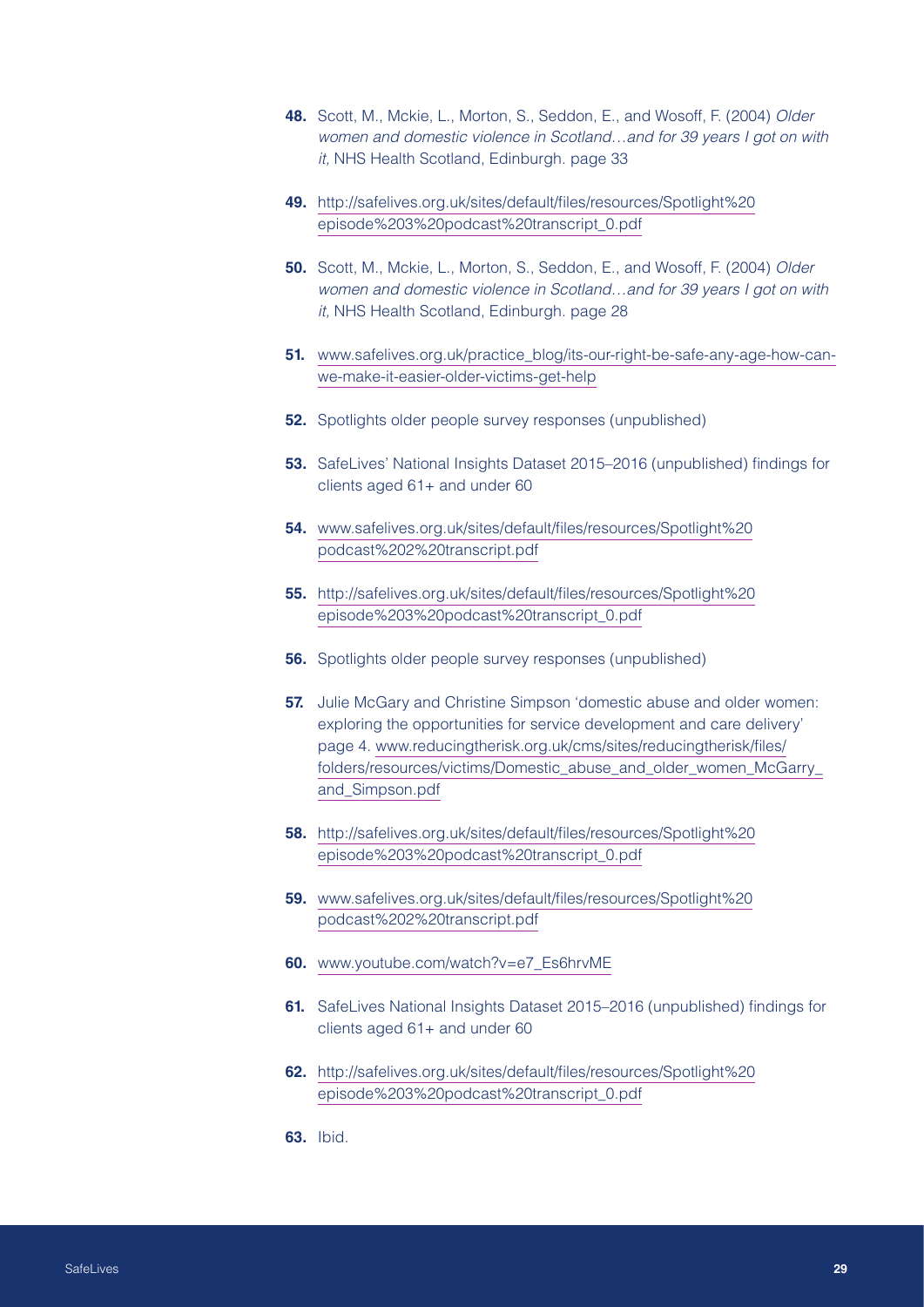- <span id="page-29-0"></span>**64.** [www.safelives.org.uk/practice\\_blog/its-our-right-be-safe-any-age-how-can](http://www.safelives.org.uk/practice_blog/its-our-right-be-safe-any-age-how-can-we-make-it-easier-older-victims-get-help)[we-make-it-easier-older-victims-get-help](http://www.safelives.org.uk/practice_blog/its-our-right-be-safe-any-age-how-can-we-make-it-easier-older-victims-get-help)
- <span id="page-29-1"></span>**65.** [www.youtube.com/watch?v=e7\\_Es6hrvME](http://www.youtube.com/watch?v=e7_Es6hrvME)
- <span id="page-29-2"></span>**66.** [www.safelives.org.uk/practice\\_blog/its-our-right-be-safe-any-age-how-can](http://www.safelives.org.uk/practice_blog/its-our-right-be-safe-any-age-how-can-we-make-it-easier-older-victims-get-help)[we-make-it-easier-older-victims-get-help](http://www.safelives.org.uk/practice_blog/its-our-right-be-safe-any-age-how-can-we-make-it-easier-older-victims-get-help)
- <span id="page-29-3"></span>**67.** [www.safelives.org.uk/sites/default/files/resources/Spotlight%20](http://www.safelives.org.uk/sites/default/files/resources/Spotlight%20podcast%201%20transcript.pdf) [podcast%201%20transcript.pdf](http://www.safelives.org.uk/sites/default/files/resources/Spotlight%20podcast%201%20transcript.pdf)
- <span id="page-29-4"></span>**68.** [www.safelives.org.uk/sites/default/files/resources/Spotlight%20](http://www.safelives.org.uk/sites/default/files/resources/Spotlight%20podcast%201%20transcript.pdf) [podcast%201%20transcript.pdf](http://www.safelives.org.uk/sites/default/files/resources/Spotlight%20podcast%201%20transcript.pdf)
- <span id="page-29-5"></span>**69.** Ibid.
- **70.** [www.reducingtherisk.org.uk/cms/sites/reducingtherisk/files/folders/](http://www.reducingtherisk.org.uk/cms/sites/reducingtherisk/files/folders/resources/victims/Domestic_abuse_and_older_women_McGarry_and_Simpson.pdf) [resources/victims/Domestic\\_abuse\\_and\\_older\\_women\\_McGarry\\_](http://www.reducingtherisk.org.uk/cms/sites/reducingtherisk/files/folders/resources/victims/Domestic_abuse_and_older_women_McGarry_and_Simpson.pdf) and Simpson.pdf 'Domestic Abuse and older women: exploring the opportunities…' page 5
- <span id="page-29-6"></span>**71.** SafeLives' National Insights Dataset 2015–2016 (unpublished) findings for clients aged 61+ and under 60
- <span id="page-29-7"></span>**72.** Spotlights older people survey responses (unpublished)
- <span id="page-29-8"></span>**73.** [http://safelives.org.uk/sites/default/files/resources/Spotlight%20](http://safelives.org.uk/sites/default/files/resources/Spotlight%20episode%203%20podcast%20transcript_0.pdf) [episode%203%20podcast%20transcript\\_0.pdf](http://safelives.org.uk/sites/default/files/resources/Spotlight%20episode%203%20podcast%20transcript_0.pdf)
- <span id="page-29-9"></span>**74.** Spotlights older people survey responses (unpublished)
- <span id="page-29-10"></span>**75.** [www.reducingtherisk.org.uk/cms/sites/reducingtherisk/files/folders/](http://www.reducingtherisk.org.uk/cms/sites/reducingtherisk/files/folders/resources/victims/Domestic_abuse_and_older_women_McGarry_and_Simpson.pdf) [resources/victims/Domestic\\_abuse\\_and\\_older\\_women\\_McGarry\\_](http://www.reducingtherisk.org.uk/cms/sites/reducingtherisk/files/folders/resources/victims/Domestic_abuse_and_older_women_McGarry_and_Simpson.pdf) [and\\_Simpson.pdf](http://www.reducingtherisk.org.uk/cms/sites/reducingtherisk/files/folders/resources/victims/Domestic_abuse_and_older_women_McGarry_and_Simpson.pdf) 'Domestic Abuse and older women: exploring the opportunities…' page 2
- <span id="page-29-11"></span>**76.** [http://safelives.org.uk/sites/default/files/resources/Spotlight%20](http://safelives.org.uk/sites/default/files/resources/Spotlight%20episode%203%20podcast%20transcript_0.pdf) [episode%203%20podcast%20transcript\\_0.pdf](http://safelives.org.uk/sites/default/files/resources/Spotlight%20episode%203%20podcast%20transcript_0.pdf)
- <span id="page-29-12"></span>**77.** SafeLives' National Insights Dataset 2015–2016 (unpublished) findings for clients aged 61+ and under 60
- <span id="page-29-13"></span>**78.** [http://safelives.org.uk/sites/default/files/resources/Spotlight%20](http://safelives.org.uk/sites/default/files/resources/Spotlight%20episode%203%20podcast%20transcript_0.pdf) [episode%203%20podcast%20transcript\\_0.pdf](http://safelives.org.uk/sites/default/files/resources/Spotlight%20episode%203%20podcast%20transcript_0.pdf)
- <span id="page-29-14"></span>**79.** Spotlights older people survey responses (unpublished)
- **80.** Ibid.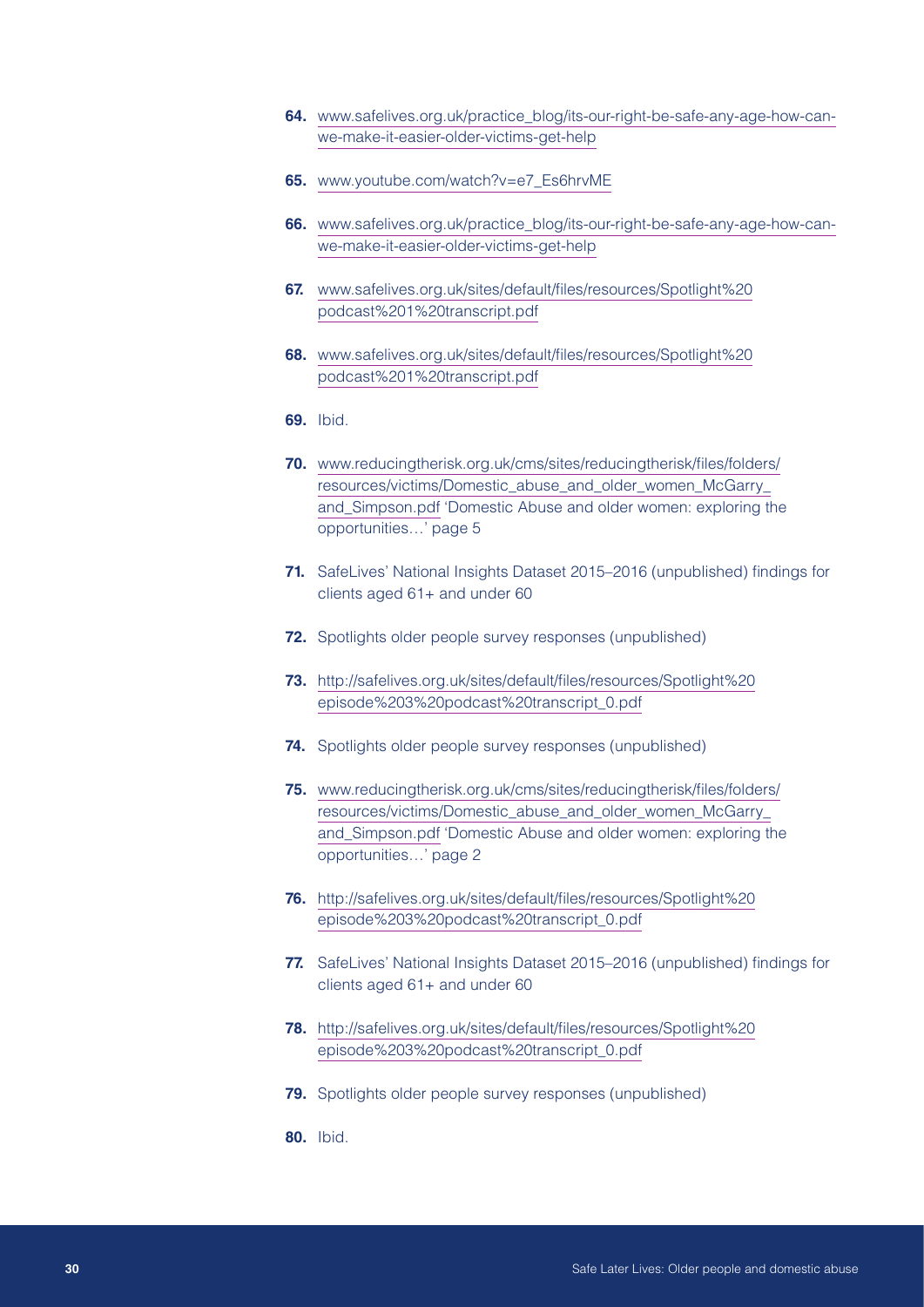- <span id="page-30-0"></span>**81.** Scott, M., Mckie, L., Morton, S., Seddon, E., and Wosoff, F. (2004) *Older women and domestic violence in Scotland…and for 39 years I got on with it,* NHS Health Scotland, Edinburgh
- **82.** [http://safelives.org.uk/sites/default/files/resources/Spotlight%20](http://safelives.org.uk/sites/default/files/resources/Spotlight%20episode%203%20podcast%20transcript_0.pdf) [episode%203%20podcast%20transcript\\_0.pdf](http://safelives.org.uk/sites/default/files/resources/Spotlight%20episode%203%20podcast%20transcript_0.pdf)
- **83.** Ibid.
- <span id="page-30-1"></span>**84.** DHR Case Analysis Draft Discussion Paper on Adult Safeguarding, Standing Together, 2016
- <span id="page-30-2"></span>**85.** [www.safelives.org.uk/sites/default/files/resources/Spotlight%20](http://www.safelives.org.uk/sites/default/files/resources/Spotlight%20podcast%201%20transcript.pdf) [podcast%201%20transcript.pdf](http://www.safelives.org.uk/sites/default/files/resources/Spotlight%20podcast%201%20transcript.pdf)
- <span id="page-30-3"></span>**86.** Spotlights older people survey responses (unpublished)
- <span id="page-30-4"></span>**87.** [www.safelives.org.uk/sites/default/files/resources/Spotlight%20](http://www.safelives.org.uk/sites/default/files/resources/Spotlight%20podcast%201%20transcript.pdf) [podcast%201%20transcript.pdf](http://www.safelives.org.uk/sites/default/files/resources/Spotlight%20podcast%201%20transcript.pdf)
- <span id="page-30-5"></span>**88.** Ibid.
- <span id="page-30-6"></span>**89.** Scott, M., Mckie, L., Morton, S., Seddon, E., and Wosoff, F. (2004) *Older women and domestic violence in Scotland…and for 39 years I got on with it,* NHS Health Scotland, Edinburgh
- **90.** DHR Case Analysis Draft Discussion Paper on Adult Safeguarding, Standing Together, 2016
- <span id="page-30-7"></span>**91.** Spotlights older people survey responses (unpublished)
- <span id="page-30-8"></span>**92.** [http://safelives.org.uk/sites/default/files/resources/Spotlight%20](http://safelives.org.uk/sites/default/files/resources/Spotlight%20episode%203%20podcast%20transcript_0.pdf) [episode%203%20podcast%20transcript\\_0.pdf](http://safelives.org.uk/sites/default/files/resources/Spotlight%20episode%203%20podcast%20transcript_0.pdf)
- <span id="page-30-9"></span>**93.** Scott, M., Mckie, L., Morton, S., Seddon, E., and Wosoff, F. (2004) *Older women and domestic violence in Scotland…and for 39 years I got on with it,* NHS Health Scotland, Edinburgh
- <span id="page-30-10"></span>**94.** SafeLives' National Insights Dataset 2015–2016 (unpublished) findings for clients aged 61+ and under 60
- <span id="page-30-11"></span>**95.** [www.safelives.org.uk/sites/default/files/resources/Spotlight%20](http://www.safelives.org.uk/sites/default/files/resources/Spotlight%20podcast%201%20transcript.pdf) [podcast%201%20transcript.pdf](http://www.safelives.org.uk/sites/default/files/resources/Spotlight%20podcast%201%20transcript.pdf)
- <span id="page-30-12"></span>**96.** [http://safelives.org.uk/sites/default/files/resources/Spotlight%20](http://safelives.org.uk/sites/default/files/resources/Spotlight%20episode%203%20podcast%20transcript_0.pdf) [episode%203%20podcast%20transcript\\_0.pdf](http://safelives.org.uk/sites/default/files/resources/Spotlight%20episode%203%20podcast%20transcript_0.pdf)
- **97.** SafeLives has recommended that every hospital should have an Idva service. You can read the report 'A Cry for Health' here: [http://www.](http://www.safelives.org.uk/node/935) [safelives.org.uk/node/935](http://www.safelives.org.uk/node/935)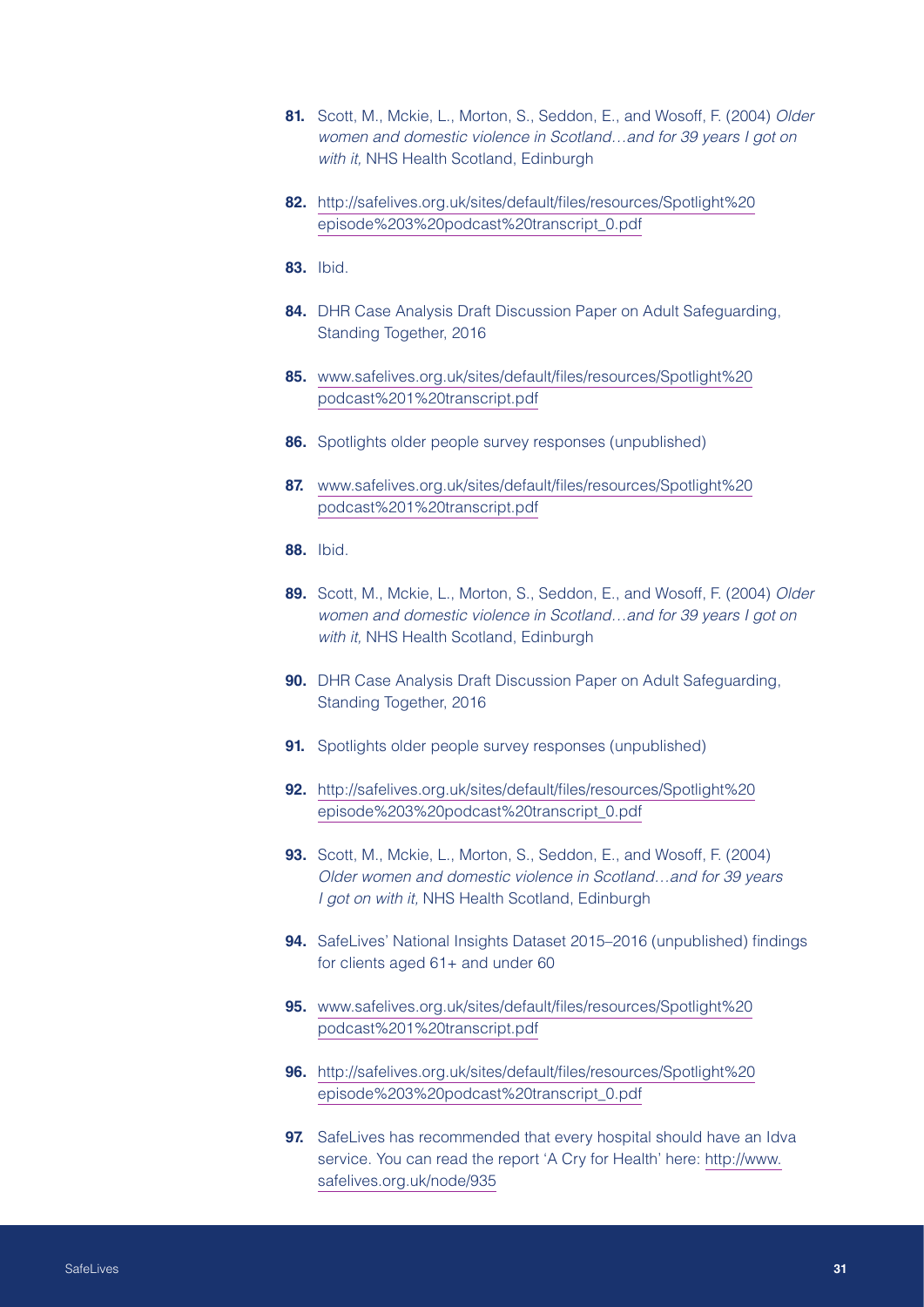# **About SafeLives**

SafeLives is a national charity dedicated to ending domestic abuse, for good.

We combine data, research and insight from services and survivors to find out what really works to make vulnerable people safe and well. Every year, over two million people experience domestic abuse; it is not acceptable or inevitable, and together we can make it stop.

Agencies must work together to provide people with wraparound and tailored support. Those at high risk of murder or serious injury should be given a dedicated Independent Domestic Abuse Advisor (Idva) who works on their behalf and is there at every step of the way.

We know that the safety of a victim and the safety and wellbeing of their children are inextricably linked; we need a 'whole-picture' approach to vulnerability.

People should not have to wait until they're in crisis before we pay attention.

We want long-term solutions, not short-term fixes. There needs to be a change in behaviour and culture, not just in structures and processes. The simple existence of a response to abuse is not enough.

Support for vulnerable people must be early, effective and consistent – wherever you live, whoever you are.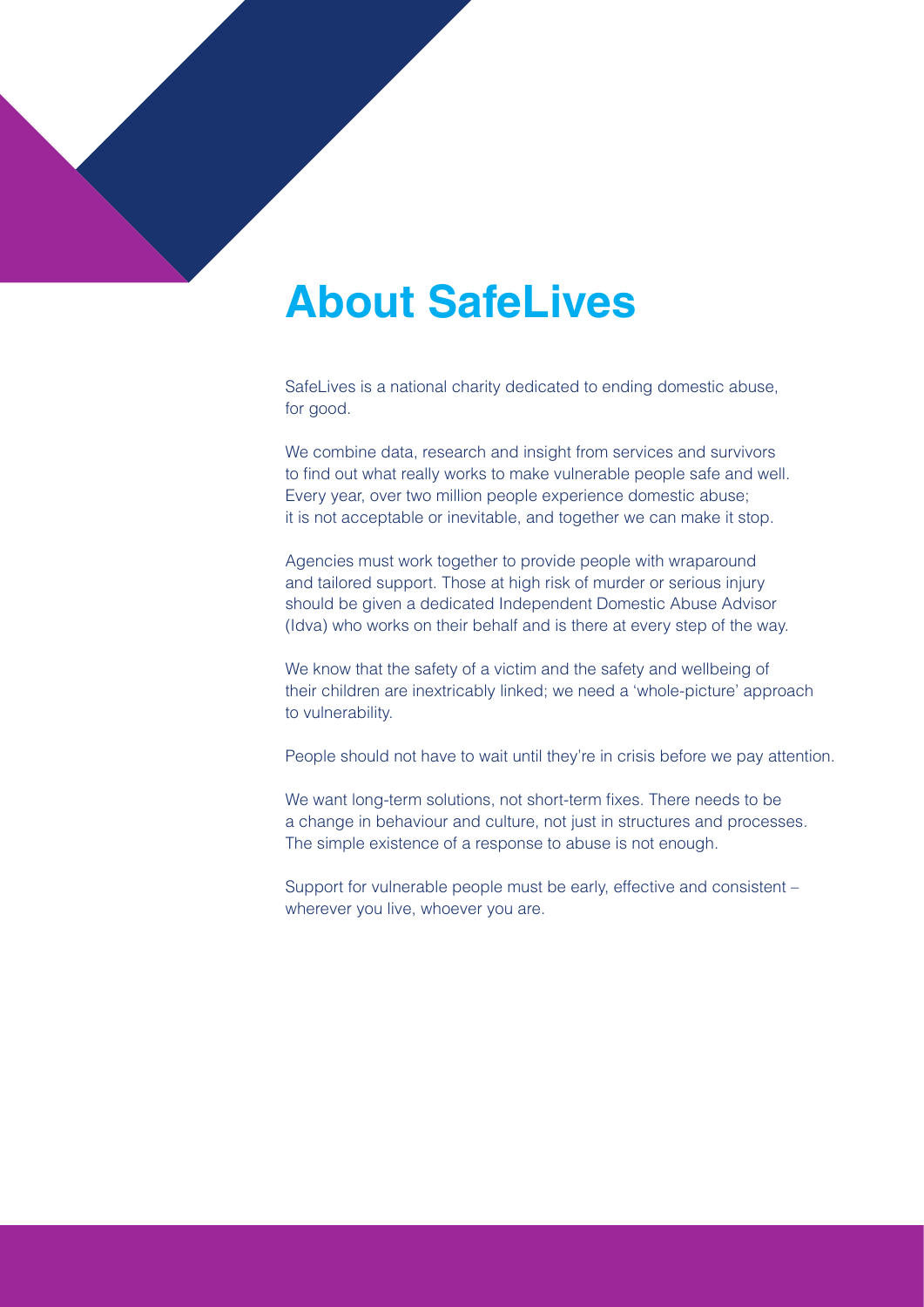#### **What we do**

- **•** Use our data, research and frontline expertise to help local services improve and to influence policy-makers, locally and nationally.
- **•** Create a platform for victims, survivors and their families to be heard and to demand change.
- **•** Offer support, knowledge and tools to frontline workers and commissioners.
- **•** Provide accredited, quality assured training across the UK.
- **•** Test innovative projects and approaches that make more families and individuals safe and happy.

#### **How we work**

- **•** We focus on the practical: we believe in showing people what they can do, not telling them what they should do.
- **•** We are independent.
- **•** We are informed by evidence of what works; we gather evidence from data, frontline expertise and people with lived experience.
- **•** We problem-solve.
- **•** We learn from local provision and respect local circumstances, but show how national replication can be achieved.
- **•** We work across organisational boundaries.